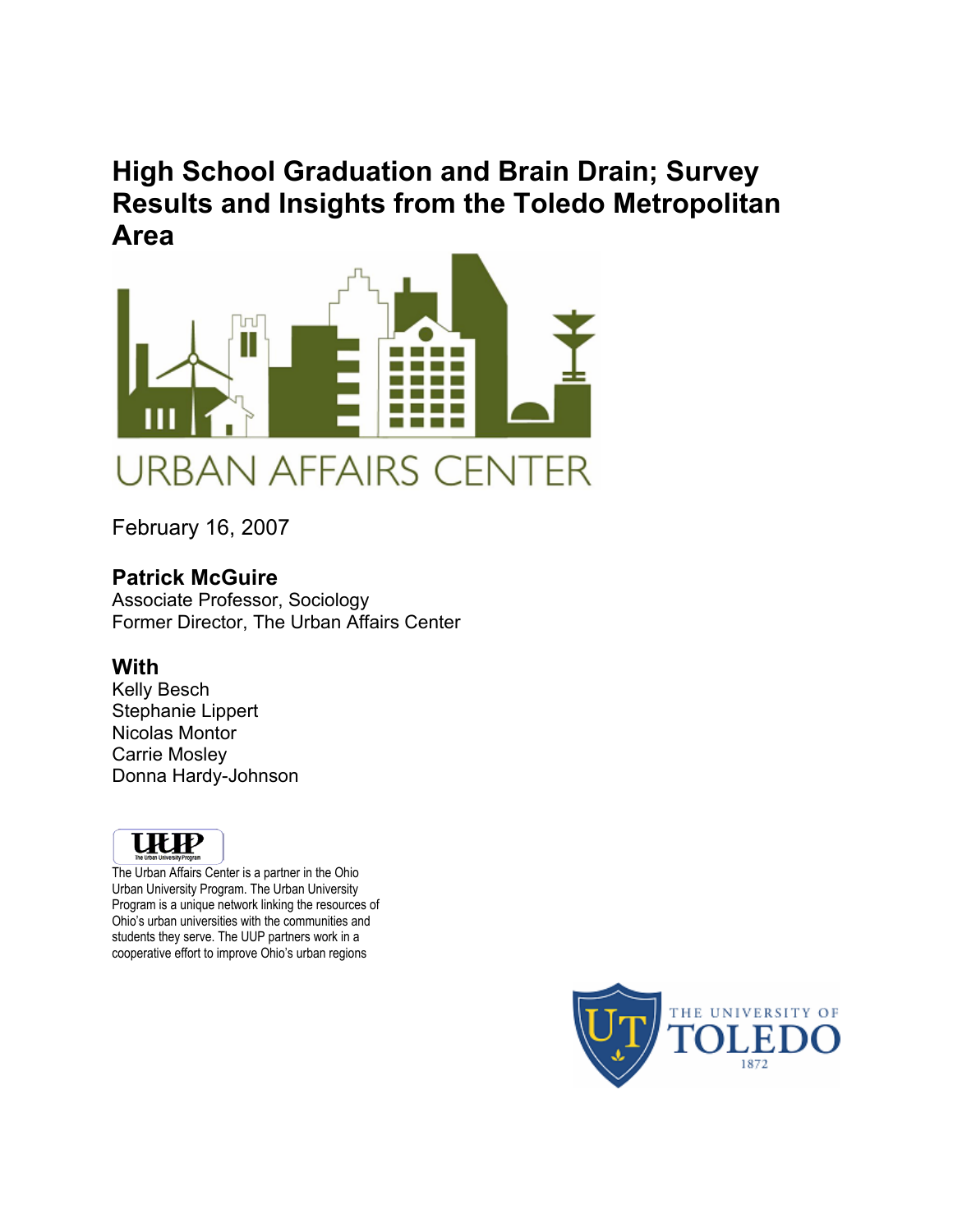Prepared for the University of Toledo, Ohio Urban University Program, the Western Ohio Research Consortium, and for public distribution

February 16, 2007

By The University of Toledo Urban Affairs Center

**The University of Toledo Urban Affairs Center 2801 W. Bancroft St. Toledo, Ohio 43606 419**x**530**x**3591 E-Mail: uac@utoledo.edu** 

**This publication is available for download at the Urban Affairs Center website:** 

 **http://uac.utoledo.edu**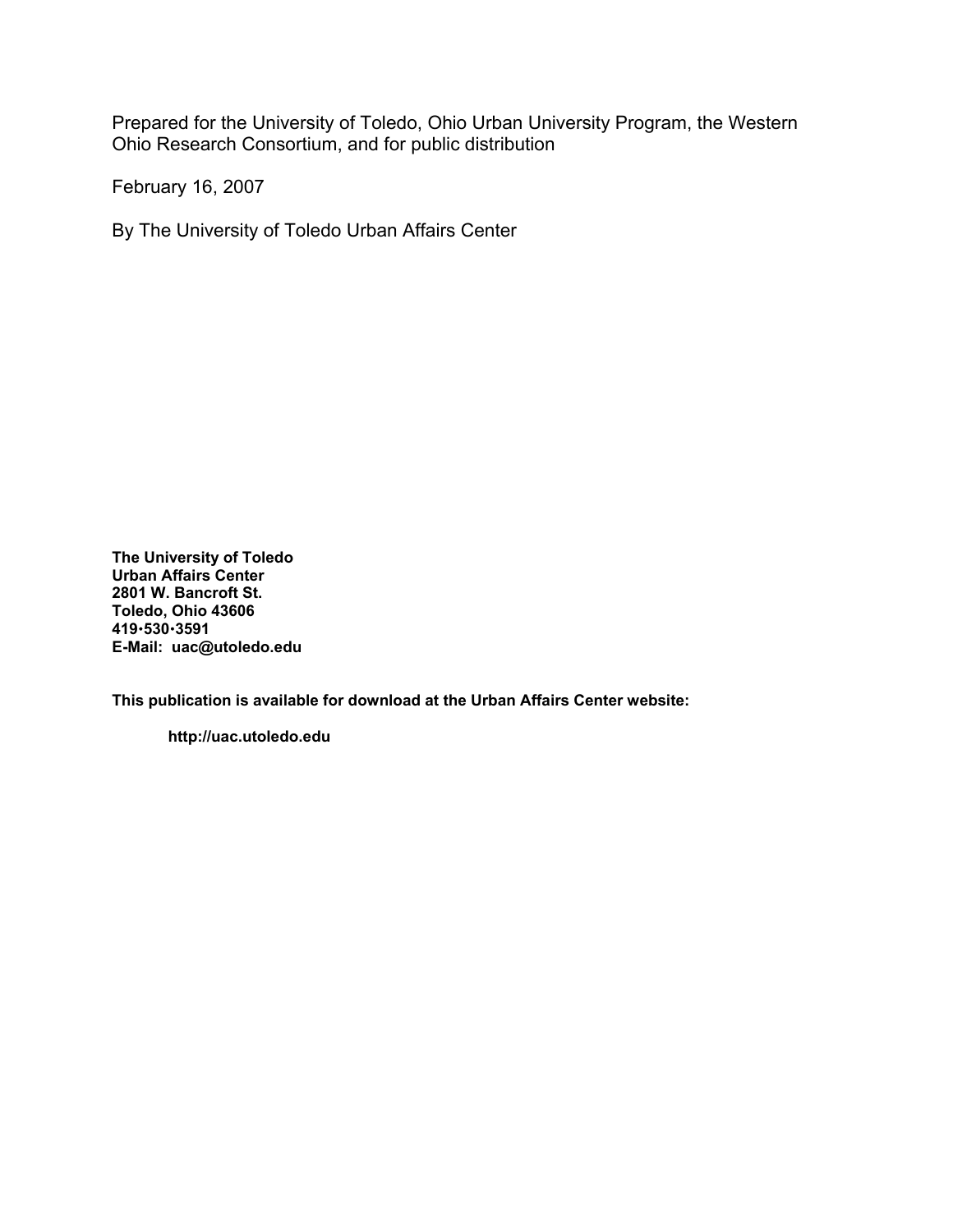# **Table of Contents**

| Factors Affecting the Selection of a Preferred In- or Out-of-State           |    |
|------------------------------------------------------------------------------|----|
|                                                                              |    |
|                                                                              |    |
|                                                                              |    |
| Postscript: Reflections on Two Scholarly Studies of Brain Drain in Northwest |    |
|                                                                              |    |
|                                                                              |    |
|                                                                              |    |
| One Additional Strategic Approach to Cultivating Brain Gain in the Region    |    |
|                                                                              | 28 |
|                                                                              |    |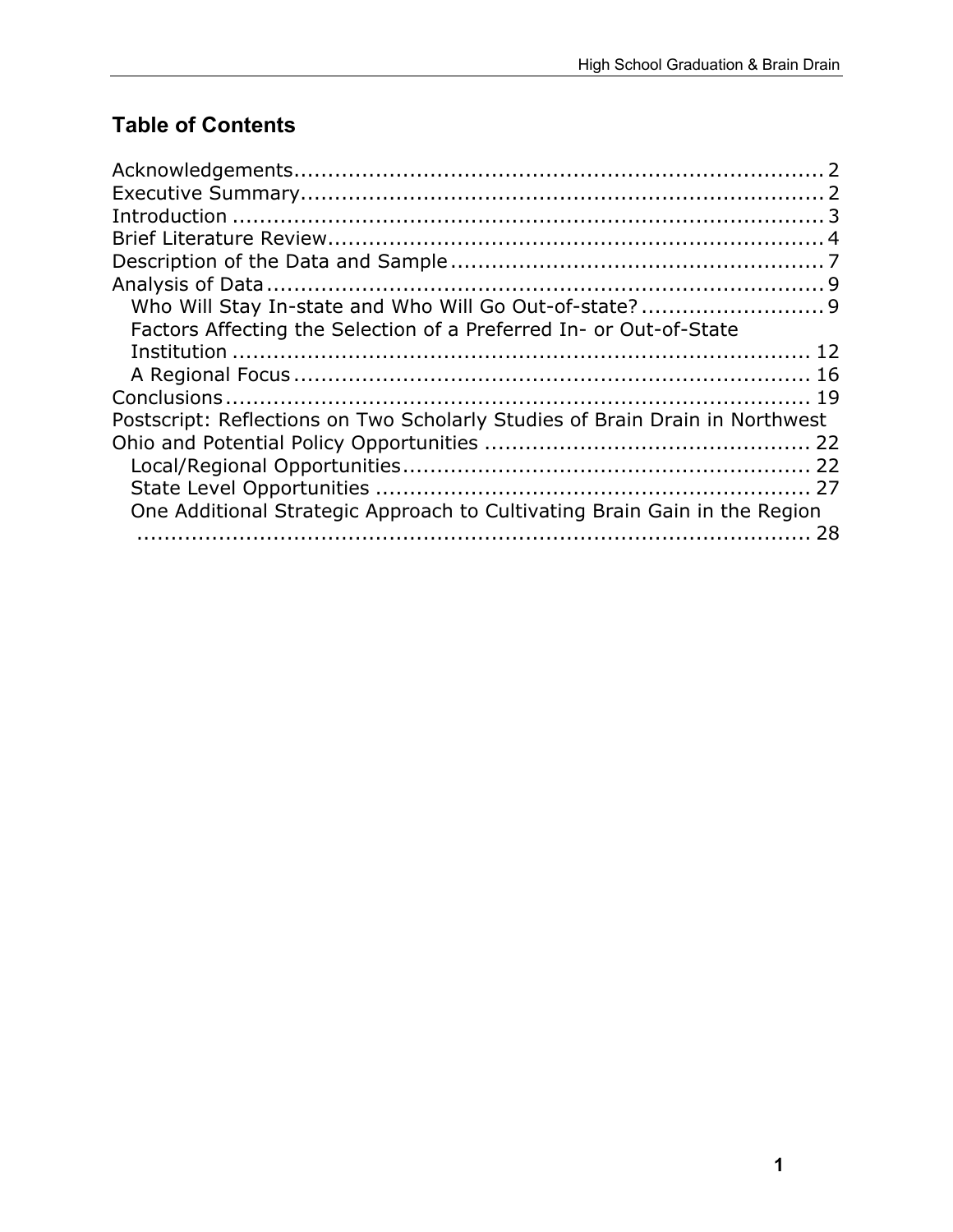# **Acknowledgements**

This project arose from an undergraduate class on Urban and Metropolitan Society. Members of that class—Kelly Besch, Stephanie Lippert, Nicolas Montor, and Carrie Mosley—helped design the survey and study, drafted the questionnaire administered to the high school students, and collected and entered much of the data. Their contributions to this report were crucial to its completion.

I would like to thank Lynne Hamer, William Armaline, Ellen Grachek, Sue Wuest, and Barbara Chesney for their input on an earlier draft of this work. While these individuals have made suggestions and contributions to improve this work, responsibility for the final version rests with the author.

## **Executive Summary**

1

- As a group, respondents who expect to attend college outside of Ohio, are better students, come from more affluent families, are disproportionately male, and are more interested in institutional prestige and curricular rigor. Many of them are not interested in attending college in Ohio, in returning to Ohio after graduation, and express a distain for their hometown.
- As a group, respondents who expect to attend college inside of Ohio, are less interested in reputation and rigor of their chosen school; their selection of institutional location is more motivated by a desire to be close to family and friends. They come from affluent families and have strong test scores, but are not as affluent or as strong as those expecting to leave Ohio. They are a majority female group. They state more concern (actually the most concerned among the three groups) about the cost of college as a motivating factor in their decisions on college attendance.
- As a group, respondents who expect to attend college in our region, are the least academically distinguished and least interested in academic prestige or curricular rigor of the three groups examined<sup>1</sup>. They have the least distain for their hometown and intend to stay in-state after graduation. They are concerned about the cost of college, but not as much as those going in-state in general. They are the most disproportionately female, and middle (rather than upper) class.
- Culture, urbanity, diversity, and climate attributes influence a small number of respondents, but seem to have little sway on the decision-making of most our respondents.
- Retaining local high-school honors students is part of an over-all strategy to improve the intellectual capacity of the region and local firms. However, if the goal is to create a more dynamic economy with innovative, entrepreneurial, well-

 $1$  It must be stressed that these relative rankings are not a reflection on the students or institutions; these are still honors students with strong academic resumes.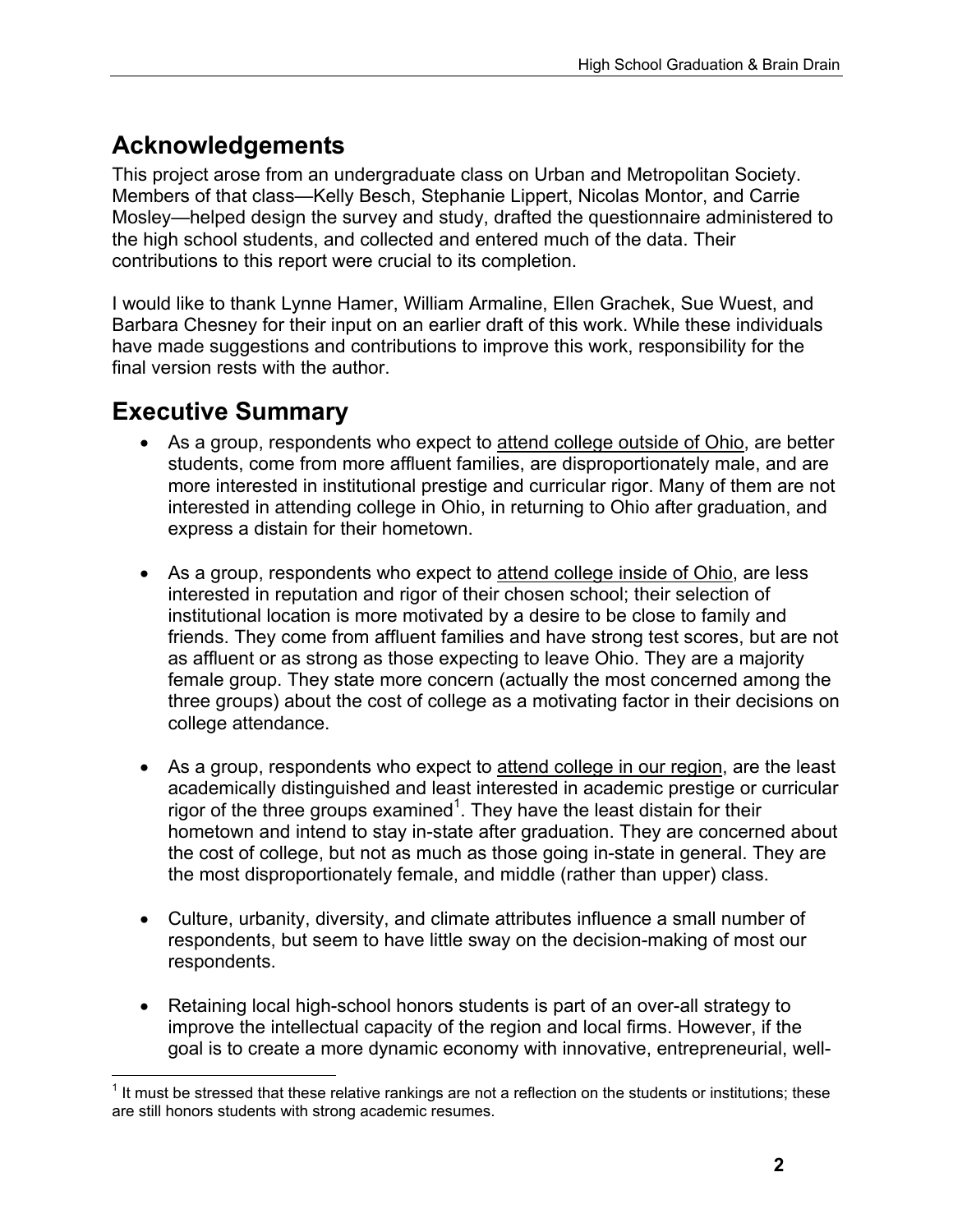educated individuals who can synthesize or integrate new ideas, cultures, insights, and applications, then retaining regional students yields minimal benefits and can even be counterproductive.

## **Introduction**

We need to get clear up some common misunderstandings. Public officials, economic developers, and community leaders all worry about the future of their region and the financial health of their citizens. As the pace and complexity of economic life has increased in the last two decades, traditional sources of local influence and control have waned, leaving leaders flummoxed. Many have grasped onto the rhetoric of "brain drain" as a source of their problem and—often with little information about and flawed understandings of the concept—they have issued statements and even formulated policies to address their area's perceived brain drain problem(s).

Brain Drain is a specific concept,<sup>2</sup> defined as the migration of academically talented **students and well-educated college graduates—especially in the science and technology fields—from where they were born and/or educated to a few sites where they congregate with many other like-minded and/or like-cultured individuals to form innovative hubs of economic activity especially valuable in this transnational economy**. The study of brain drain is an analysis of the factors influencing migration and concentration of intellectual and social capital. This study adheres to that definition.

Brain drain is not concerned with population or resident retention—often a major focus of politicians using the phrase—nor is it focused on high school and community college graduates or those with "some college." By definition these are not brains; they are average workers easily replaced by other nominally trained average workers. $3^3$  This distinction does not come from academic or elitist pretension: It is fundamental and essential. To participate in today's economy, one must hire individuals whose intellectual capital can create new economic products and activity. One-hundred years ago one could field a professional sports team with area talent, but to compete today, teams search the world for competitive, full-time, well-trained professionals. We should work to retain those local citizens who can meet contemporary standards of excellence. The reason to study brain drain is to find future stars who will power a regional economy, not to create an intramural league of local talent. Understanding why brains stay, why they leave, and how we might affect that process motivated this study.

The confusion among Toledo-area politicians over the concept, significance, and impact of brain drain/ brain gain is a reflection and perpetuation of a debilitating condition several recent studies of the area economy have found.<sup>4</sup> Local firms have settled for

 $\overline{a}$  $2$  The British Royal Society first coined the expression "brain drain" to describe the outflow of scientists and technologists to the United States and Canada in the 1950s and early 1960s. *OECD Observer.*   $5/7/02$ .

 $3$  Many analysts even argue that baccalaureate graduates in general are only tangential to the brain drain/concentrated intellectual capital issues. 4

Cf. Paul Fritz and Patrick McGuire. 2005. "A Descriptive Study of Information Technology Needs in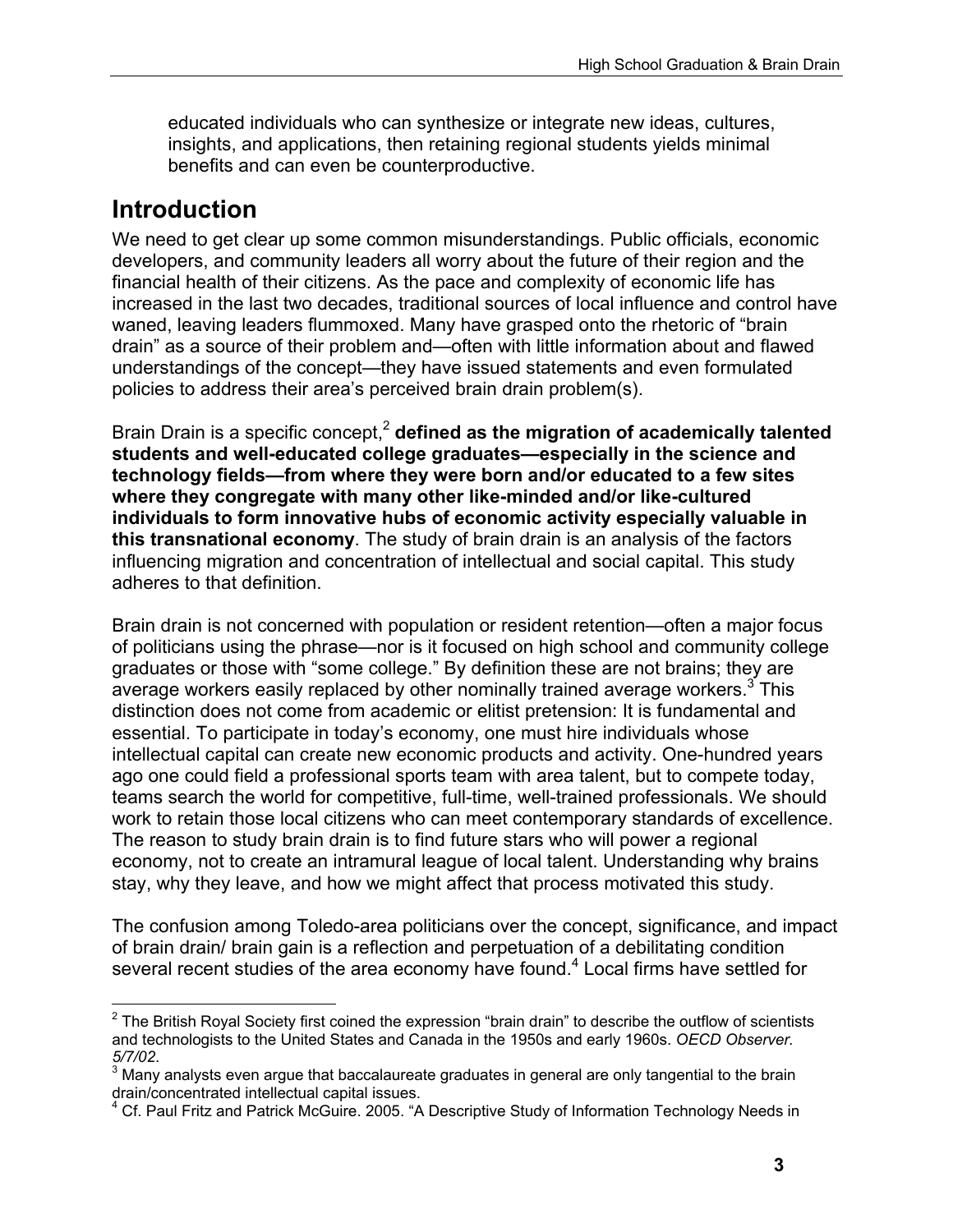less educated/trained people who'd responded to local ads. They have consistently hired low-cost, locally-based individuals to meet vaguely understood business needs, rather than seeking out better trained, generally more intelligent, and better prepared experts to introduce new practices and innovations for firms. To be blunt, all "brains" are not created equally, and among the strong ones, not all are equally trained or innovative.

In and of itself, the congregation of talented individuals in one area is not an essential stimulus to job creation and may actually discourage investment in traditional firms and industries as they absorb available local investment capital. In fact, when brain hot spots (concentrated high-tech firms) emerge, the general population may decline and existing local firms may see little or no increase in business or in total employment.<sup>5</sup> Thus concentrating brains can improve the regional economy, but in ways that only tangentially help the majority of existing citizens or businesses. Economic developers and politicians who seek and promote high tech firms and focus on brain drain/brain gain by simply seeking higher paid workers and taxpayers may be oblivious to its full impact.<sup>6</sup> Or they may focus on it as a viable option in a competitive but otherwise dismal global environment. Most developers/politicians recognize that as the economy transitions to a knowledge-based economy, they need smart people if their communities are to participate in any meaningful way.

# **Brief Literature Review**

The academic literature suggests that there are three major periods of brain drain: after graduation from high school, after graduation from college, and during the first three years after completion of college. Most of the literature focuses on the latter two,  $\frac{1}{2}$  including all the United States census-based reports<sup>7</sup> and studies on Ohio. This author and the University of Toledo Urban Affairs Center have already conducted an analysis of the post-baccalaureate dynamics in northwest Ohio —*Brain Drain in Ohio; Observations and Summaries with Particular Reference to Northwest Ohio*. 8 Absent

7 Cf.- *Educational Attainment in the United States, Special Report*, US Census 1999. .

 $\overline{a}$ Toledo Area Businesses and Professions." The Urban Affairs Center, The University of Toledo. http://uac.utoledo.edu/Publications/fritz-itano-2-25-05.pdf , James Lesage, The Information Technology Industry in the State of Ohio and its Regions, Dayton: IT Alliance. Pgs. 83-92,

http://uac.utoledo.edu/Publications/ohitfinal.pdf , Toledo Area Chamber of Commerce and Regional Growth Partnership. 2000. Workforce Needs Assessment, and McGuire, Hardy-Johnson, & Saevig 2006, Brain Drain in Ohio; Observations and Summaries with Particular Reference to Northwest Ohio, http://uac.utoledo.edu/Publications/brain-drain-02-06-rev2.pdf.

 $<sup>5</sup>$  Only 1 of the 25 growing "brain attracting" locales, were among the 10 fastest growing US cities in the</sup> late 1990s.

<sup>6</sup> US Census, 2002. *Big Payoff; Educational attainment and the synthetic estimates of work-life earnings*. People with doctorates on average earn \$3.4 million in a lifetime, professional degrees \$4.4 million, masters degrees \$2.5 million, bachelors \$2.1 million, associates \$1.6 million, some college \$1.5 million, and high school degree \$ 1.2 million, less than a high school degree < \$1 million. Having more largewage earners produces larger tax revenues whether property- or sales-based.

http://www.infoplease.com/ipa/A0774057.html, or US Census 2000, *Migration of the Young, Single, and College Educated: 1995-2000. Special Report*, U.S. Dept. of Commerce, 11/ 2003, or US Census 2003. *Educational Attainment: 2000*. 8

McGuire, Hardy-Johnson, & Saevig 2006 is available on the UAC website at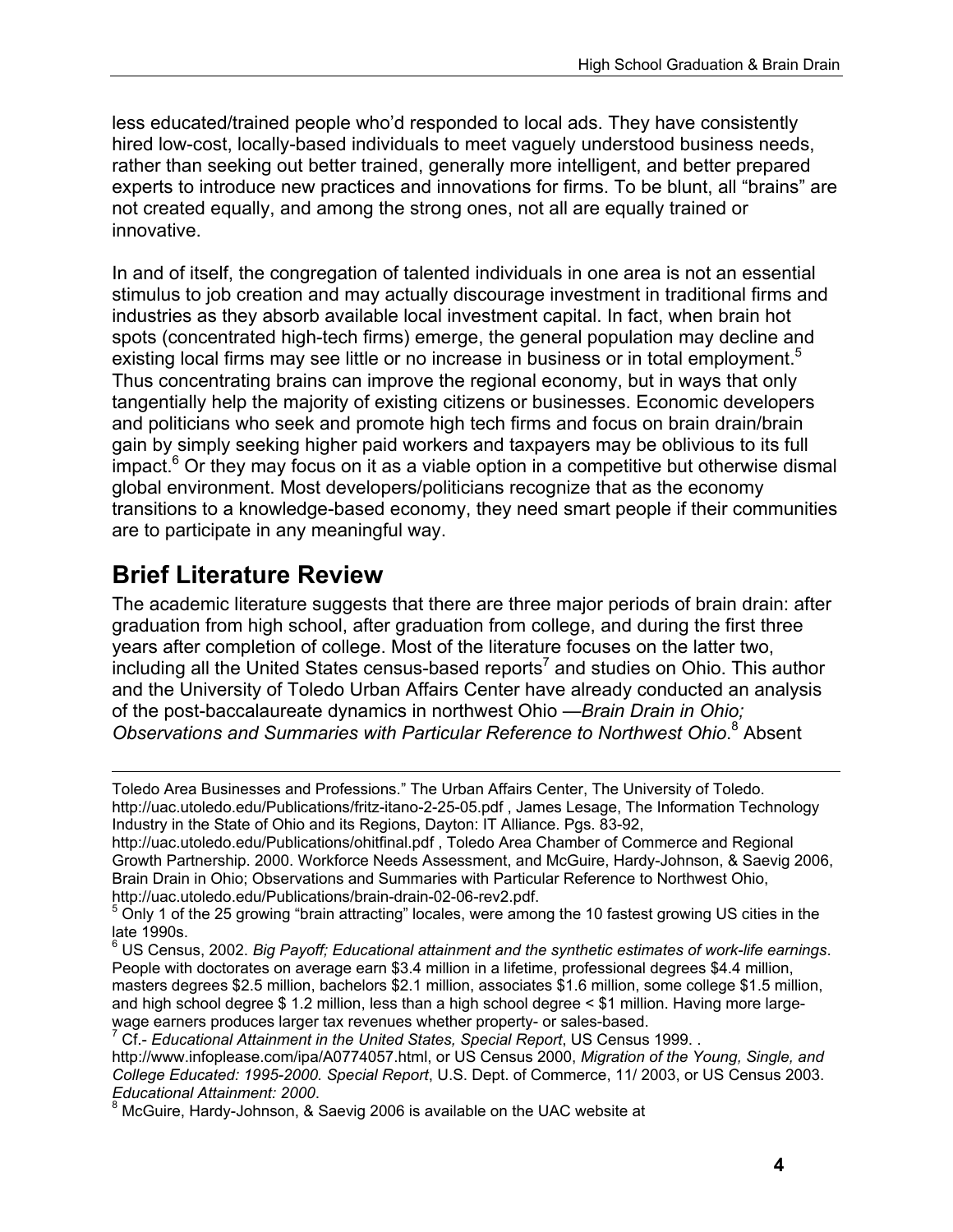direct analysis of brains graduating from Ohio's and especially the region's high schools, discussion of any drain during that period is illusory, and attempts to formulate policy to address deficiencies are premature. This paper, therefore, attempts to supply basic data and analysis and to lay the groundwork for coherent policy proposals.

Few studies have examined the period after high-school graduation. A study by the Southern Technology Council (STC) that helped spark the national brain-drain debate, briefly examined the high-school-to-college transition period throughout the South, and found that in-state high-school graduates attending in-state public universities was an important factor in overall retention of such students.<sup>9</sup> A 2001 STC follow-up study estimated that **the odds of keeping a "stayer"** (in-state high-school graduate who attended in-state university) **were 10 times greater than a "leaver"** (in-state high school grad who attends college out of state) and **four times greater than an "arriver"** (an out-of-state high school graduate who attended college in the particular state).<sup>10</sup> A 2004 study of Alaskan students found the same pattern, and noted that about 80 percent of those who attended college out-of-state did not return. A North Dakota study found that 63.3 percent of high school students who attended college in-state, remained in-state to work. The study also noted that 21-29 percent of those who graduated from high school in nearby states and attended college in North Dakota stayed in North Dakota to work.<sup>11</sup>

Unlike Alaska, North Dakota, and the STC, which deduced patterns from aggregated data, Maine and Indiana surveyed students graduating from high schools. A 1999 small survey of central Indiana "blue-chip students" found a plurality planning to study outside the state, and relatively strong support for intending eventually to work in Indiana (42 percent).12 A 2003 study from Maine included quantitative data as well as surveys of high school and college students.<sup>13</sup> The study found that about half of all Maine highschool graduates left the state for college; that local high-school graduates did not value Maine's colleges; and that many, especially the best students, received more financial aid from out-of-state colleges. The study also found that half of the brightest students who attended college outside of Maine did not return to Maine. Three-fourths of those who did return after attending out-of-state colleges left within two years due to lack of job opportunities. Both exit trends were more pronounced for students who attended private out-of-state colleges. Each of these studies emphasized that the lack of

 $\overline{a}$ 

http://uac.utoledo.edu/Publications/brain-drain-02-06-rev2.pdf

<sup>&</sup>lt;sup>9</sup> Southern Technology Council. 1998. Where have all the students gone?

<sup>&</sup>lt;sup>10</sup> Tornatzky, L.G. et al. 2001. *Who Will Stay and Who Will Leave?* Southern Growth Policies Board, Triangle Research Park, NC. SGPB is the successor to STC.

<sup>11</sup> Stark Education Partnership. 2003. "*Graduate Retention*". Akron Ohio. Pg. 14, and Ronald Wirtz. 2003. "Plugging the Drain Drain," *Fedgazette* January 2003. http://minneapolisfed.org/pubs/fedgaz/o3- 01/cover.cfm

<sup>12</sup> Americhieve 1999 in Stark Education Partnership. 2003. "*College Graduate Retention.*" P. 99, Pg. 21- 22. Significantly, the study is referred to as "one of the better sources on student attitudes."

 $13$  This Maine 2003 study is unusual and exemplary for several reasons. It draws upon data from high schools, colleges, and employers, including all public and private colleges granting AA and BA degrees, and has statistical and survey information from essentially every Maine student who received a student loan.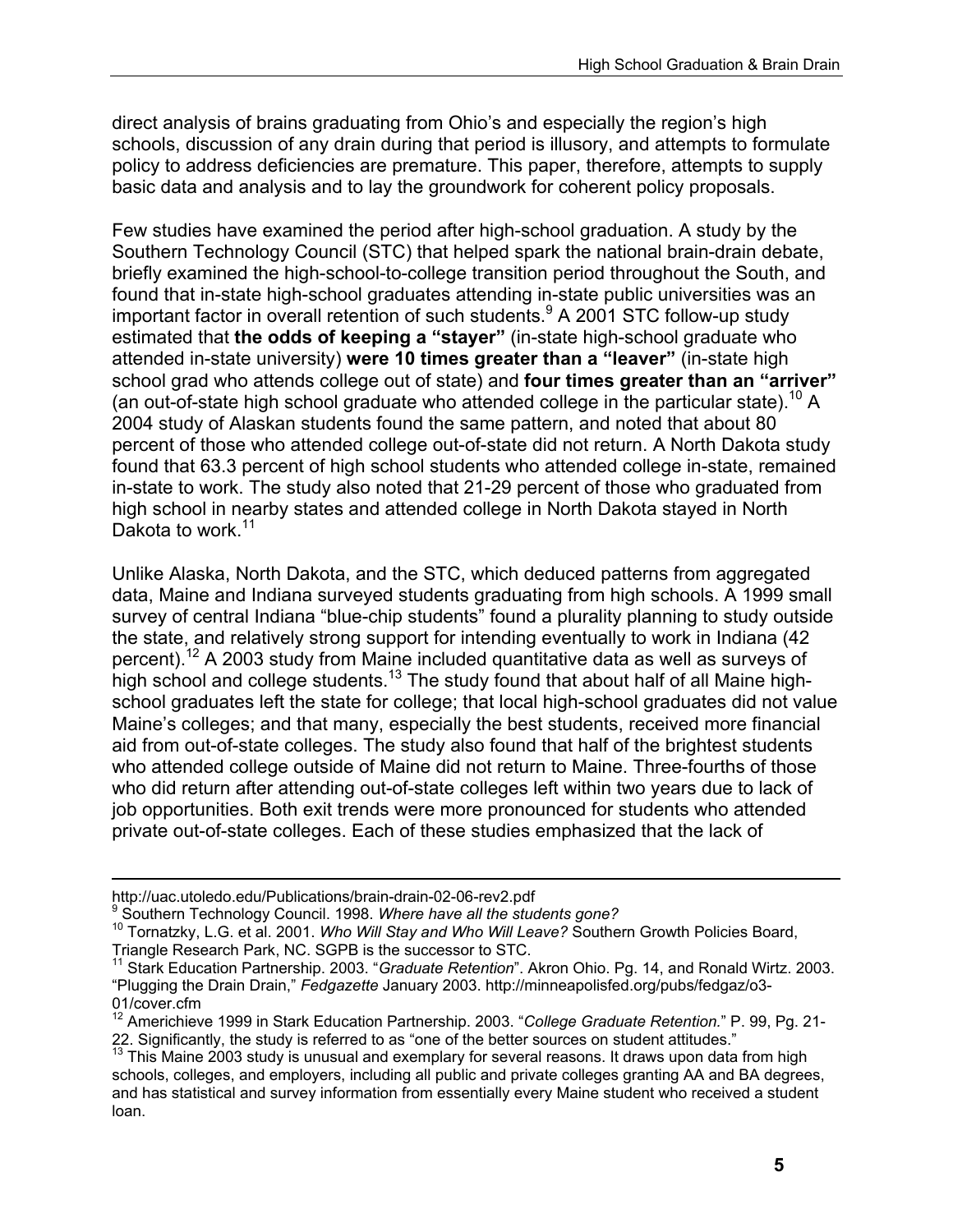appropriate job opportunities and low pay for those jobs that did exist were central factors in the exit of these soon-to-be-former residents.

Despite this limited data on high-school student preferences and the implications of their migration decisions for local entrepreneurship and business/job creation, about a dozen states—led by Georgia and Indiana—have created (but did not always funded) special scholarships intended to keep their brightest students in their home states.<sup>14</sup> There have been proposals for funding scholarships at the state and regional level to address the brain drain in Ohio but actions have not yet been taken.

There has not been any systematic review of in- versus out-of-state decision-making among Ohio high school students transitioning to college.15 Ohio has an above average high-school graduate rate but a significantly below average high-school-to-college matriculation rate—implying that one source of Ohio's weak participation in high tech and innovation may be partly due to lack of success in developing a college-educated workforce from its own high school graduates.<sup>16 17</sup> More students came to Ohio to attend college (11,960) than left to attend college in another state (10,424).<sup>18</sup> Sheehan suggests that Ohio's best students leave the state to attend college elsewhere, but notes that there is no data to support or refute this assertion.

An on-line regional survey was conducted by the city of Toledo in 2006.<sup>19</sup> Seeking to ascertain attitudes and what could be done to increase retention, city officials mailed requests for participation to several classes of high-school graduates and a public plea was made for students to reply to the on-line survey. The questions asked were generally open-ended.20 Respondents were mostly in their 20s (43 percent were 20-25 years old, 42 percent were 26-30 years old). Thus recent high-school graduates, baccalaureate graduates, and people more than three years past graduation, as well as

 $\overline{a}$ <sup>14</sup> http://convention.allacademic.com/aera2004/AERA\_papers/AERA\_3048\_15513a.pdf lists several states, and the Stark Educational Partnership. 2003. *College Student Retention*, pgs. 13-19 provides a more recent list of such programs.<br><sup>15</sup> The UT-UAC is undertaking such a study of Lucas county honor society graduates.

<sup>&</sup>lt;sup>16</sup> Three other studies came to the same conclusion. Gottlieb 2001. The Problem of Brain Drain in Ohio *and Northeastern Ohio. 2001*. Center for Regional Economic Issues. Case Western Reserve University. Cleveland. Knowledgeworks. 2002. *Ohio's Education Matters: Knowledgeworks Foundation 2001-2002 Cincinnati*, and OBOR 2002. *A Policymaker's guide to Higher Education in Ohio 2002*. Columbus.

<sup>17</sup> One contributing factor may be Ohio's Average Tuition in public universities which in 2004 was \$6,690; fifth-highest among 50 states, and 144 percent of the national average. Only 9 states have a lower appropriation for higher education per \$1,000 of personal income and the *tuition at public 4 year Ohio colleges, relative to the state average income, is the second worst in the nation*. See

 $18$  Mortensen, 2002 in Sheehan 2004. "Commentary on; Buying Ohioans Loyalty? How State Financial Aid Affects Brain Drain." pg. 2, 3. Data from 1998.

<sup>19</sup> The City of Toledo Youth Commission. 2006. *The Best and Brightest: 2006 Survey Responses*. Toledo, Oh.: City of Toledo.

<sup>20</sup> Questions included: In what professional field are you trained? What was the highest level of education completed? List all schools attended since graduating high school. Are you currently attending a postsecondary institution in the Toledo-area. (Identify) if you would like information on furthering your education, staring a business, or finding employment in the Toledo area. And, share any additional comments with us.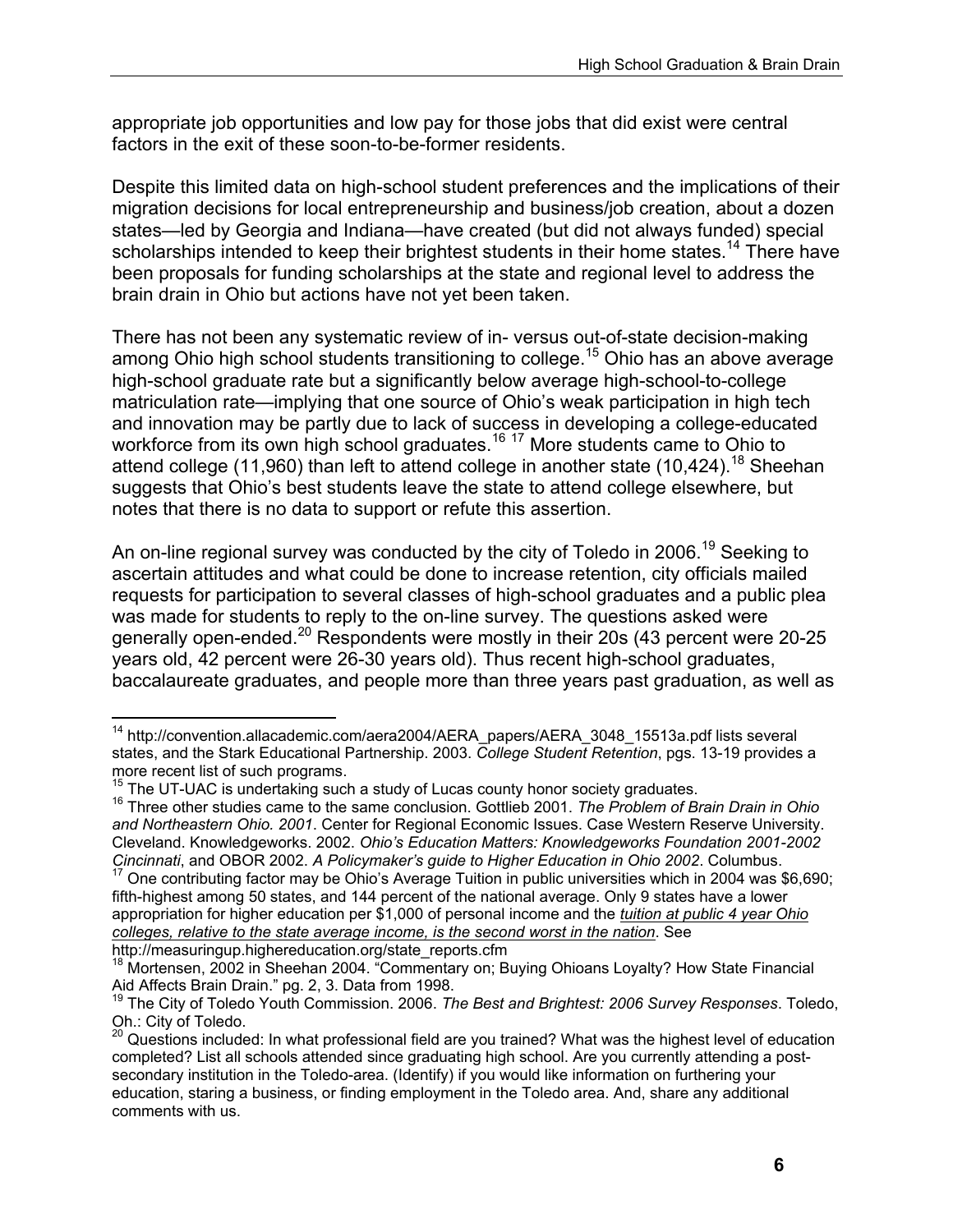those born here or born elsewhere and living here, were all collapsed into a single category. Almost half of the 441 respondents had full-time employment in their field, 16 percent in unrelated fields. Twenty-seven percent were full-time students with eight percent studying part-time at the time of the survey. While many respondents had or were working on baccalaureate and/or masters degrees or (several) doctorate degrees, many others had only community-college experience, some college courses, military training, certificates, high-school degrees, or course work. There is no indication that they were good students and some expressed anti-education and anti-intellectual comments. The report provided by the Youth Commission had a few frequency tables, no analytic section, and dozens of pages of transcribed, open-ended comments. The later might be made useful by thematic coding and/or in-vivo coding, and analysis. There is one summary table without comment in the Executive Summary. Seventyseven percent identified job issues; 31 percent identified quality of life, and 22 percent noted that education issues were their central concern. Thus unfortunately, the City's report is in a form and format of minimal usefulness and where meaningful comparisons between the findings of this study and that one are impossible.

# **Description of the Data and Sample**

Our study sought to locate and identify the brains in various Toledo metropolitan regional high schools. The criteria of excellence are necessarily arbitrary and open to challenge. We decided to focus on students who were seniors and members of their school's honor society. We contacted principals and honor society faculty advisors of more than 30 area high schools, seeking permission to survey their honor society members. To encourage both advisors and students to participate, we offered \$50 to any society that agreed to participate, regardless of the number of completed surveys we received from that school.

Since some students were under 18, we created a protocol including permission forms to be signed by school administrators and parents, and one for the student/respondent. We submitted these forms, a copy of the survey and other information to, and received the permission to begin, from the University of Toledo's Human Subjects Committee or  $IRB<sup>21</sup>$ 

We then contacted the various principals, administrators, and advisors. Those who were interested in participating obtained their institutional permission, issued, and later collected the parental and student participation forms. This process often required several contacts as well as weeks and sometimes months to complete the processes. A time was then set aside in school and the surveys were completed by students. The surveys, along with signed forms from parents and themselves,<sup>22</sup> were returned to us.

 $\overline{a}$  $21$  The IRB is a federally-mandated committee that ensures ethical and legal treatment of research subjects by examining the plans and reviewing the performance of research projects. The charge and process of this committee are outlined at: http://research.utoledo.edu/humansubj.htm

 $22$  Copies of parent permission forms, the administrator permission forms, and the student participation forms are held by the UT Urban Affairs Center.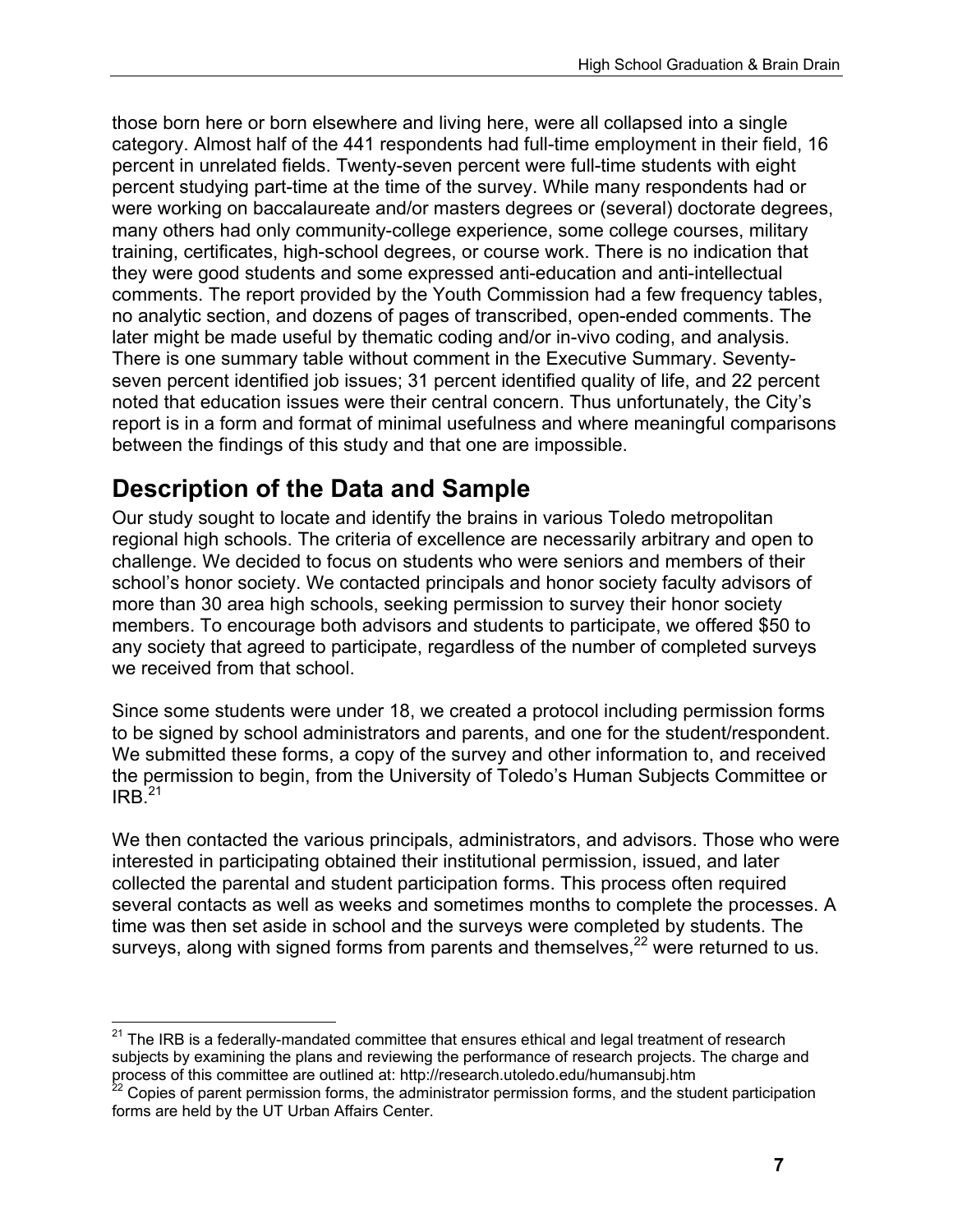The study sample is best described as diverse. Comparing this sample to the Toledo area population of brains or even honor students is impossible since there is no way to determine the characteristics of that entire population. The sample includes 157 respondents, with respondents from the inner-city, suburbs, and exurbs; students from different "types" of schools (see Table 1), and a gender- and race-diverse population roughly approximating the norms of the MSA or Metropolitan Statistical Area.

| Name                             | Urbanity | Type of School        | Affiliation                       |
|----------------------------------|----------|-----------------------|-----------------------------------|
| Otsego                           | Exurban  | <b>Public</b>         | Otsego Public Schools             |
| Southview                        | Suburban | Public                | Sylvania Public Schools           |
| Waite                            | Urban    | Public                | <b>Toledo Public Schools</b>      |
| Maumee                           | Suburban | <b>Public</b>         | Maumee Public School              |
| St. Ursula                       | Urban    | Parochial - all girls | Roman Catholic                    |
| St. Francis                      | Urban    | Parochial - all boys  | Roman Catholic                    |
| <b>Emanuel Baptist</b>           | Suburban | Religious-based       | <b>Baptist</b>                    |
| <b>Toledo Technology Academy</b> | Urban    | Charter/Community     | State-sanctioned Charter school   |
| Whitmer                          | Urban    | <b>Public</b>         | Washington Township Public School |
| Rossford                         | Suburban | <b>Public</b>         | <b>Rossford Public School</b>     |

#### **Table 1 — Attributes of Participating High Schools**

The gender distribution of respondents was 50.3 percent female and 49.4 percent male.<sup>23</sup> Family income data suggests that these students are disproportionately middle and upper class (67 percent of all respondents report family incomes over \$50,000/year, and 30 percent of respondents' families earned \$100,000/year).<sup>24 25</sup> And the ethnic/race sample distributions<sup>26</sup> (see Table 2) are roughly similar to those of the Toledo MSA as a whole.<sup>27</sup> Thus, our respondent pool seems an appropriate representation of honor students, given local demographics and the attributes of honor students generally described in the literature.

#### **Table 2 — Comparative Ethnic/Race Attributes of the Sample and MSA**

|                  | % of Respondents | % of MSA |
|------------------|------------------|----------|
| Caucasian        | 87.9%            | 83.8%    |
| African-American | 2.5%             | 13.5%    |
| Hispanic         | 3.2%             | 4.4%     |
| Asian            | 0.6%             | 1.4%     |
| Native American  | 0.6%             | 0.7%     |
| Other            | 4.5%             | 2.6%     |

<sup>&</sup>lt;sup>23</sup> Gender identification was offered by 156 of 157 respondents.

 $^{24}$  Only 39 percent of households in the Toledo MSA in 2000 had incomes of over \$50,000 and only 9.5 percent had incomes of over \$100,000. US Census, 2000 Table DP3 Toledo MSA.<br>http://uac.utoledo.edu/Links/census-demog/Toledo-MSA-00-DP3.htm

 $25$  The influence of income as opportunity is reflected in the ACT scores. Thirty-nine of 42 respondents with scores of 28 or above were from families with incomes of more than \$50,000. Conversely, 9 of 15<br>ACT scores of 21 or less (60 percent) were from respondents with family incomes of less than \$50,000.  $^{26}$  A total of 155 respondents reported a race/ethnic category.<br><sup>27</sup> Ethnic distribution for all ages for the Toledo MSA in 2000: http://uac.utoledo.edu/Links/census-

demog/Toledo-MSA-00-DP1.htm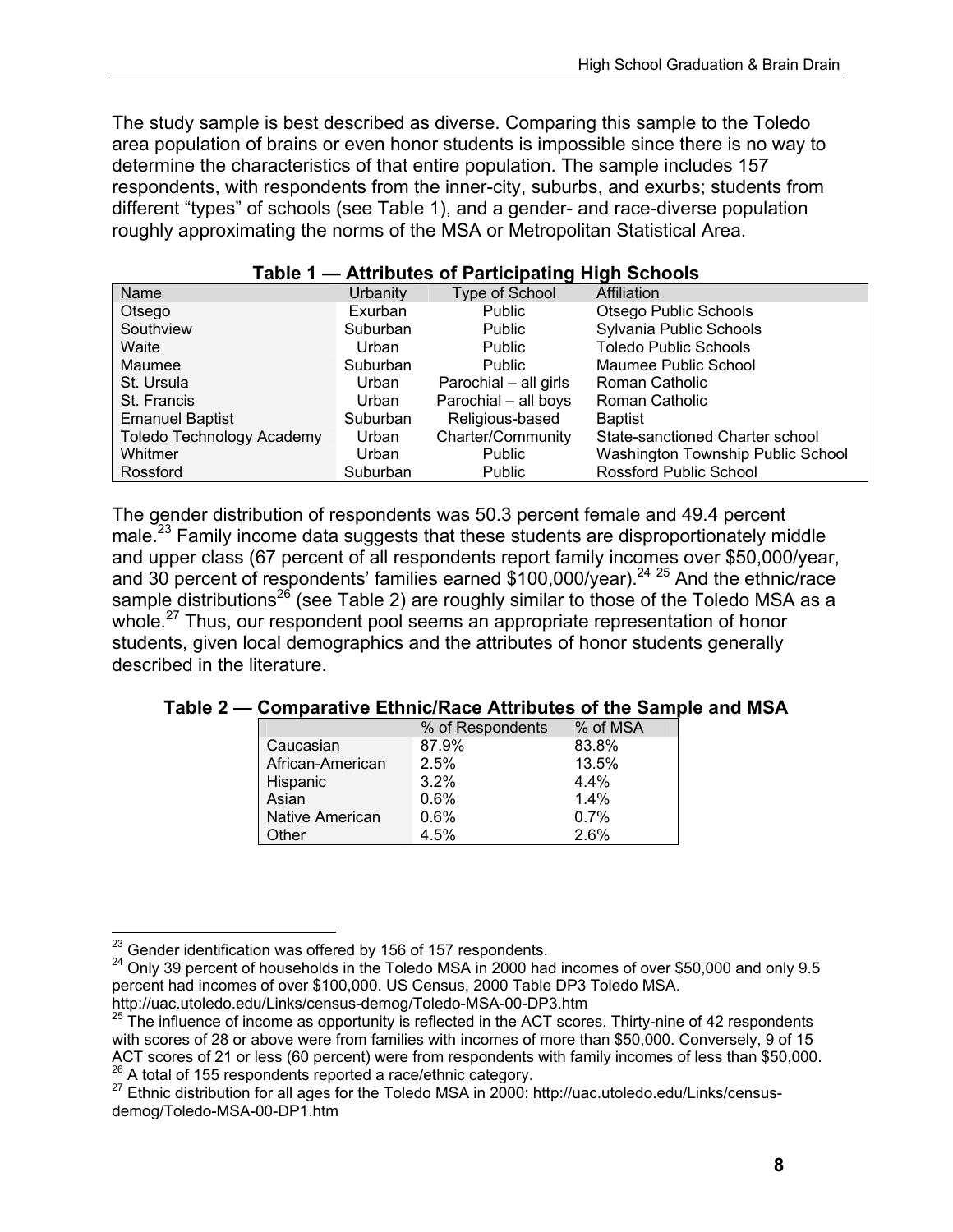The fact that 92.4 percent of our respondents had taken the ACT college entrance exam indicates that they were preparing to enter college.<sup>28</sup> Ninety percent of respondents taking the ACT scored 22 or above (out of a possible top score of 36)—equal to or above 64 percent of all ACT test takers.<sup>29</sup> Thirty-six percent of respondents scored 27 or higher —ranking them above 90 percent of all ACT test takers. Many also had strong SAT scores.<sup>30</sup> Ninety-three percent of respondents report having a GPA (grade-point average) of 3.5 or above, and 59.9 percent of respondents have a GPA of 3.8 or above.<sup>31</sup> Our respondents are thus good students—brains—performing well in their local high schools and compared to their age-peers nationally.

# **Analysis of Data**

### *Who Will Stay In-state and Who Will Go Out-of-state?*

The most direct question relative to the potential exit of high school students after graduation is: If College A in Ohio and College B outside of Ohio each has all the factors important to you, would you go to College A? **Over three-quarters of our respondents (75.2 percent) replied that they ideally preferred to go to college in Ohio**.

Given this general orientation, where had our respondents actually applied? $32$  We asked them to identify and rank their first three college preferences and locations and recoded their responses as in-state or out-of-state institutions. By roughly a 2:1 ratio, the **respondents** *as a group* **identified in-state institutions as their first, second, and third choices for college attendance** (See Table 3). Clearly, most of our local honor student respondents see Ohio-based universities as desirable choices.

|                                | In-State | Out-of-State |
|--------------------------------|----------|--------------|
| First Preference <sup>33</sup> | 69.3%    | $30.1\%$     |
| Second Preference              | 68.8%    | 30.5%        |
| <b>Third Preference</b>        | 63.3%    | 36.7%        |

| Table 3 - Ranked Selection of Post-Secondary Institution In- or Out-of-State |  |  |
|------------------------------------------------------------------------------|--|--|
|------------------------------------------------------------------------------|--|--|

 $\overline{a}$  $^{28}$  145 respondents reported ACT scores, and SAT scores only were reported by 66 respondents or 42 percent of respondents.<br><sup>29</sup> Scores are explained at http://www.actstudent.org/scores/norms1.html

<sup>&</sup>lt;sup>30</sup> We will focus on the ACT scores since 92.4 percent of all respondents took that exam, and only 58 percent of respondents took the SAT exam. More than half scored 1290 or above on the SAT; distributions for this exam change each testing cycle, but 1300 is often a rough cut line for "major" colleges and universities.

 $31$  Different high schools offer different advanced courses which augment the 4-point scale, resulting in opportunities and scoring unique to each school and individual. Many students reported scores of 4.2 and even 4.6 on a 1-4 scale, because their cumulative score was increased by their advanced placement course grades. Since not all students had access to the same course options, and since we can't obtain their GPAs before these additions, comparisons are inappropriate.

Of the 157 respondents, 151 had already applied to college and 5 more were planning on applying. The other person reportedly planned to apply in the future.

 $33$  The response rates for preferences varied; 153 identified a first preference; 141, a second preference, but only 120 respondents identified a third preference.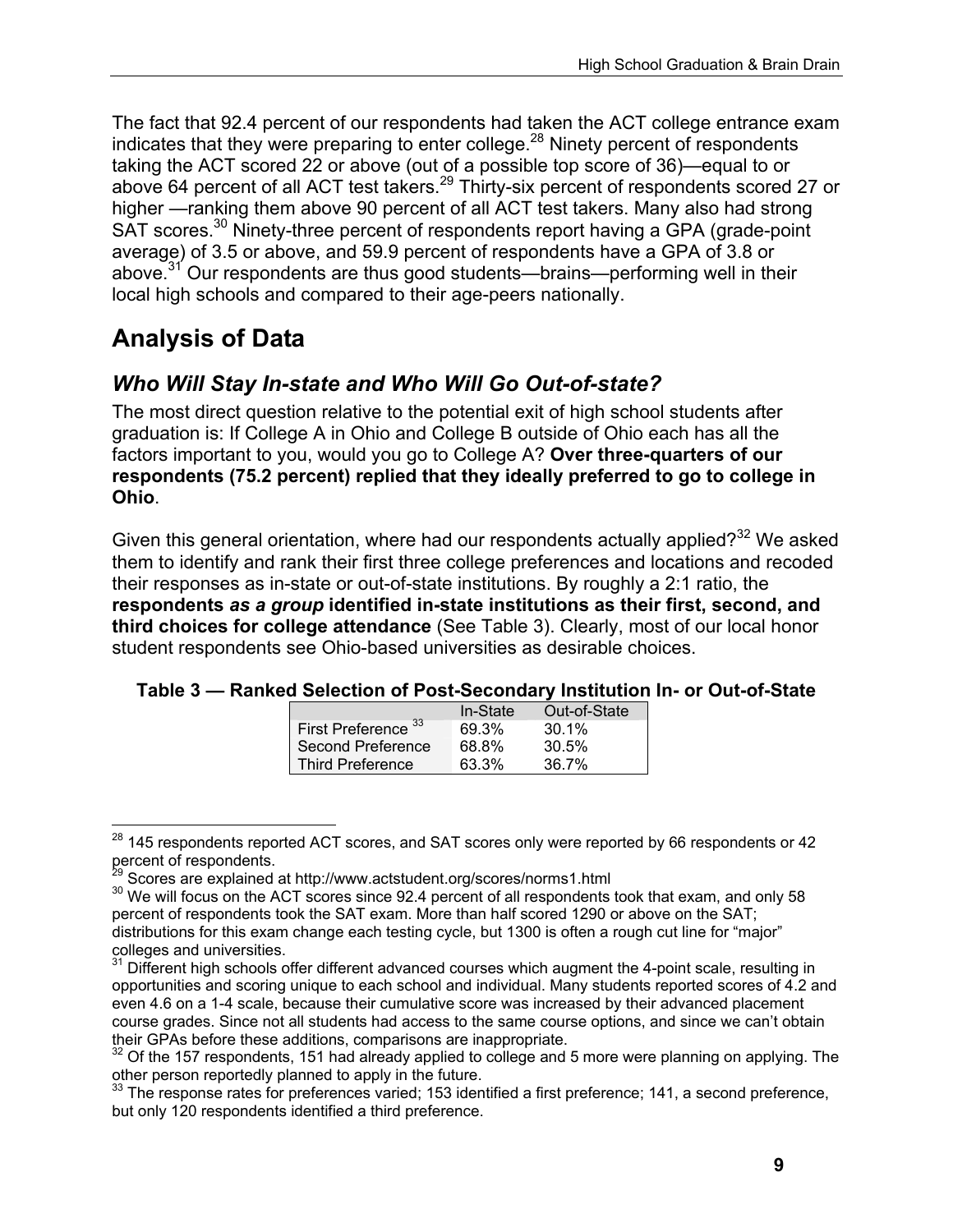There are several demographic differences between those who leave the state and those who stay. We see similar patterns in Table 4 whether the first and second choices of colleges are in- or out-of-state. For example, **men are more likely to leave the state than women by roughly a 3:2 ratio**. Yet, given that roughly three-quarters of all respondents favored in-state institutions, it should be noted that a majority of the men in the sample were staying in Ohio.

|                         | Men   | Women |
|-------------------------|-------|-------|
| 1st choice in-state     | 45.3% | 54.7% |
| 1st choice out of state | 62.2% | 37.8% |
| 2nd choice in-state     | 44.8% | 55.2% |
| 2nd choice out-of-state | 65%   | 34 9% |

**Table 4 — In- /Out-of-state Attendance by Gender Composition** 

Initially, family income does not seem to be an important factor. Table 5 shows that a similar percentage of those applying to in- and out-of-state schools have a family income of more than \$50,000. **Forty-four percent of respondents choosing an outof-state school first and 48.8 percent who listed out-of-state as second choice come from families with incomes of more than \$100,000, a rate more than 50 percent higher than in-state respondents**. Among those choosing to stay in-state, only 28 percent and 27.7 percent had family incomes of \$100,000 or greater. Thus students who choose to attend out-of-state colleges disproportionately come from high income families.<sup>34</sup>

| Table 5 - Income & In-/Out-of-State Preferences <sup>35</sup> |  |
|---------------------------------------------------------------|--|
|---------------------------------------------------------------|--|

|                         | $<$ \$50,000 | $<$ \$100,000 |
|-------------------------|--------------|---------------|
| 1st choice in-state     | 72%          | <b>28%</b>    |
| 1st choice out of state | 71%          | 44%           |
| 2nd choice in-state     | 73.2%        | 27.7%         |
| 2nd choice out-of-state | 73.3%        | 48.8%         |

Another differing factor between these two options is ACT scores (Table 6). Among those whose first choice is out-of-state, none scored less than 22; 57 percent of all outof-state applicants had scores greater than 26, twice as high as the rate in-state. Since almost three times as many are staying as leaving, we should note that roughly an equal number of the best students (with an ACT score of at least 27 or above) were staying and leaving (23 versus 25). When we examine those whose second-choice college was out-of-state, the same intent is present. Thus, despite Mortenson's assertion that better students are leaving, our study suggests that **an equal number of the best students stay in-state, but that a greater percentage of students who are leaving are the best**. The rates are similar for those whose first and second choices were out-of-state institutions.

### **Table 6 — ACT Scores & In- /Out-of-State Preferences**

 $\overline{a}$  $34$  Yet since the size of the in-state applicant group is so much larger, the majority of the affluent responders were seeking entry into in-state colleges.

A total of 147 (of 157) respondents reported family income by category.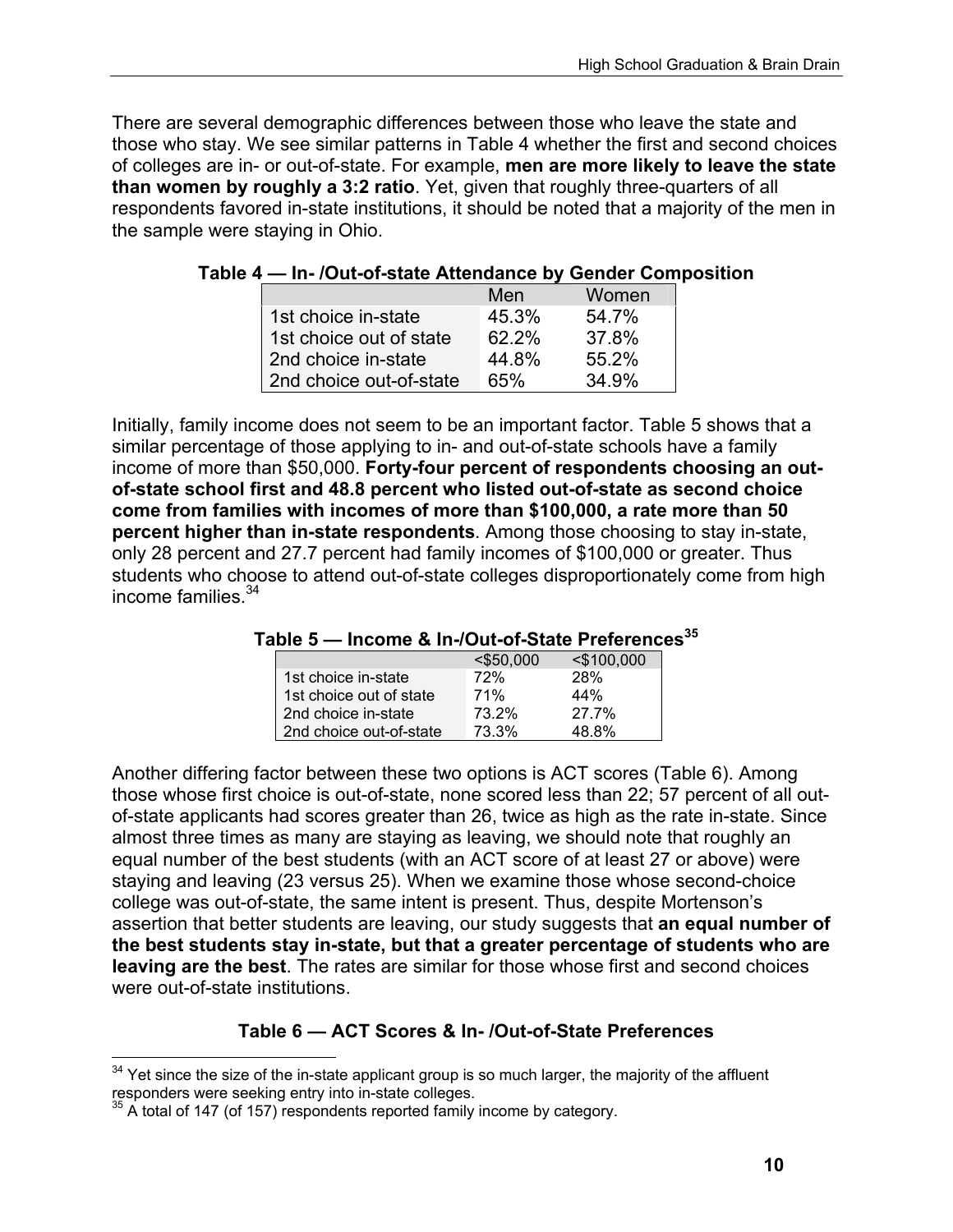|                         | ACT < 22 | ACT > 26 |
|-------------------------|----------|----------|
| 1st choice in-state     | 4.7%     | 27.6%    |
| 1st choice out-of-state | 27.6%    | 57%      |
| 2nd choice in-state     | 22%      | 37.7%    |
| 2nd choice out-of-state | 2.5%     | 69.2%    |

Only about a quarter of out-of-state applicants intend to work in Ohio after they graduate, versus about two-thirds of those who attend college in-state. The intent (and ratio) is the same for applicants' first and second choices, as seen in Table 7. Whether students are uninterested in returning or if they believe Ohio doesn't offer the type of work or salary they expect, these students don't have the same level of interest in/expectation of employment in Ohio as those applying in-state. Their intention/expectation not to return for work has important implications for policy-makers who seek to bring back students who attended out-of-state colleges.

|  |  |  |  | Table 7 — Seek to Work in Ohio After Graduating |
|--|--|--|--|-------------------------------------------------|
|--|--|--|--|-------------------------------------------------|

|                         | Will work in-state | Will not work in-state |
|-------------------------|--------------------|------------------------|
| 1st choice in-state     | 67.5%              | $32.5\%$               |
| 1st choice out-of-state | 25.6%              | 74.4%                  |
| 2nd choice in-state     | 63.8%              | $34.1\%$               |
| 2nd choice out-of-state | 22.5%              | 77.5%                  |

We can also compare career aspirations relative to earning advanced (postbaccalaureate) degrees. Among all respondents, a large percentage of students plan on post-baccalaureate degrees. Interestingly, **90 percent of students identifying a desire to obtain a post-baccalaureate degree had fathers, and 85.4 percent had mothers with more than a baccalaureate degree**. 36 There appears to be a strong family/cultural element at play here. While the rate is a little higher among students whose second choice is an out-of-state institution, the rates in general seem relatively similar. The level of father's and mother's education (two separate variables examined) did not indicate any significant influence on in- or out-of-state attendance decisions.

#### **Table 8 — Seek Post Baccalaureate degree and In- /Out-of-State Preferences**

| Will seek post baccalaureate degree |
|-------------------------------------|
| 75.2%                               |
| 75.6%                               |
| 76.3%                               |
| 88.2%                               |
|                                     |

In summary, those leaving Ohio for college elsewhere are disproportionately male, financially well-off, better students, and not expecting to return to Ohio for work after graduation.

 $\overline{a}$ 

 $36$  Father's education was reported by 154 respondents, while mother's education was reported by 156 respondents.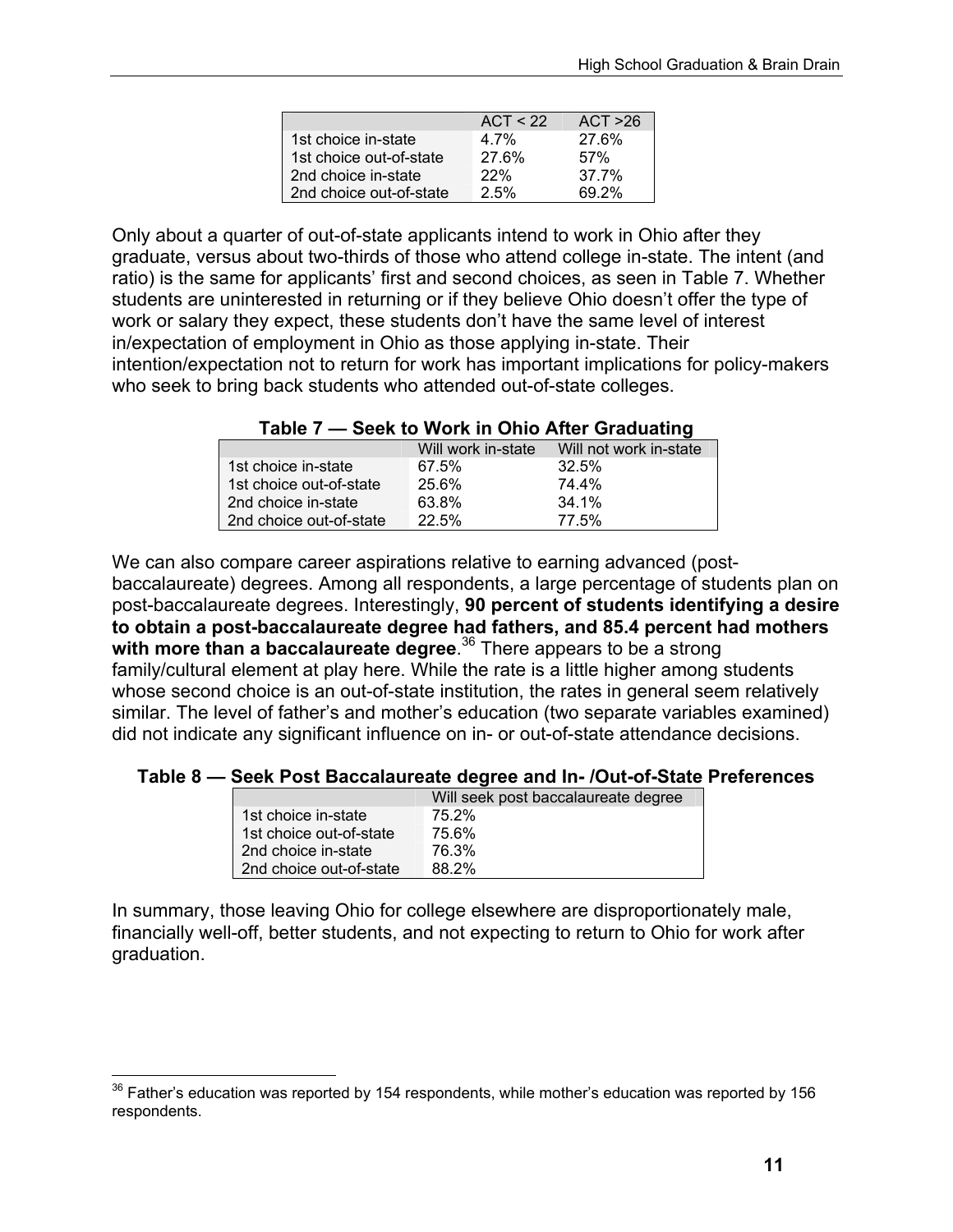### *Factors Affecting the Selection of a Preferred In- or Out-of-State Institution*

Students chose particular colleges for many reasons. Students have various career and personal goals and they apply these when picking a specific institution. With the factors influencing college preference and those motivating brain drain concentration in mind, we asked respondents to identify how important several factors were in their decisionmaking. The students used a standard five-part Likert scale ranging from Not Very Important to Very Important to identify their preferences. For purposes of clarity, we will focus on the combined scores in the Important and Very Important categories. There were other open-ended questions and still others that were categorical selections.

| Out-Of-State Colleges (important/very important combined scores) |                             |                              |                             |                                 |
|------------------------------------------------------------------|-----------------------------|------------------------------|-----------------------------|---------------------------------|
|                                                                  | % in-state as<br>1st choice | % out-state as<br>1st choice | % In-state as 2nd<br>choice | % out-of-state as<br>2nd choice |
| Emotional                                                        |                             |                              |                             |                                 |
| Proximity to Family                                              | 40.4%                       | 10.9%                        | 31.6%                       | 14%                             |
| Proximity to Friends                                             | 26.6%                       | 6.5%                         | 21.9%                       | 11.6%                           |
| Financial                                                        |                             |                              |                             |                                 |
| Cost of Attendance                                               | 75.3%                       | 56.5%                        | 70.8%                       | 55.8%                           |
| Job Near Campus                                                  | 44.7%                       | 34.8%                        | 39.6%                       | 48.8%                           |
| Curricular                                                       |                             |                              |                             |                                 |
| <b>Challenging Curriculum</b>                                    | 56.2%                       | 74%                          | 54.2%                       | 81.4%                           |
| Appropriate program of Study                                     | 86.5%                       | 91.3%                        | 84.2%                       | 93%                             |
| <b>Institutional Prestige</b>                                    | 55.2%                       | 71.2%                        | 55.8%                       | 93%                             |
| <b>Study Abroad Opportunity</b>                                  | 26.6%                       | 41.3%                        | 24%                         | 48.8%                           |
| Internship/Coop Opportunities                                    | 68.6%                       | 78.3%                        | 65.6%                       | 81.4%                           |
| <b>Campus Attributes</b>                                         |                             |                              |                             |                                 |
| <b>Religious Factors</b>                                         | 13.3%                       | 13%                          | 12.5%                       | 11.6%                           |
| <b>Extra-Curricular Activities</b>                               | 41.9%                       | 47.8%                        | 42.7%                       | 53.5%                           |
| <b>Diversity</b>                                                 | 35.2%                       | 28.3%                        | 27.1%                       | 39.6%                           |
| <b>Housing Availability</b>                                      | 45.7%                       | 45.6%                        | 43.8%                       | 51.2%                           |
| Size of Institution                                              | 49.%                        | 91.3%                        | 44.2%                       | 45.2%                           |
| Urban or Rural Setting                                           | 22.9%                       | 23.9%                        | 14.6%                       | 34.9%                           |
| <b>Physical Climate</b>                                          | 13.3%                       | 28.3%                        | 10.4%                       | 32.6%                           |
| Other                                                            |                             |                              |                             |                                 |
| Avoid Menial Job                                                 | 23.1%                       | 20.5%                        | 14.9%                       | 35.7%                           |
| Escape from Hometown                                             | 33.3%                       | 58.7%                        | 40.6%                       | 55.8%                           |

#### **Table 9 — Factors Affecting Selection of First and Second Preferred In-State and Out-Of-State Colleges (important/very important combined scores)**<sup>37</sup>

Student responses included financial concerns, emotional ties, curricular matters, campus attributes, and other factors (see Table 9). Of major concern are those factors that motivate students to select in- versus out-of-state institutions. We will initially examine responses based on whether their first choice was an in-state or out-of-state college.<sup>38</sup>

**Students choosing in-state colleges were much more concerned with financial and emotional factors**. Those with an in-state, first-college choice identified emotional variables as important or very important almost four times greater than out-of-state applicants. The trends were the same for second-choice institutions, but the rate

 $\overline{a}$ 

 $37$  Response rates for these categories ranged from 152 to 156 of the 157 participants.<br> $38$  The logical assumption is that all respondents are Ohio residents. At least one is a Michigan resident attending high school in Ohio, based on a comment in an open-ended question.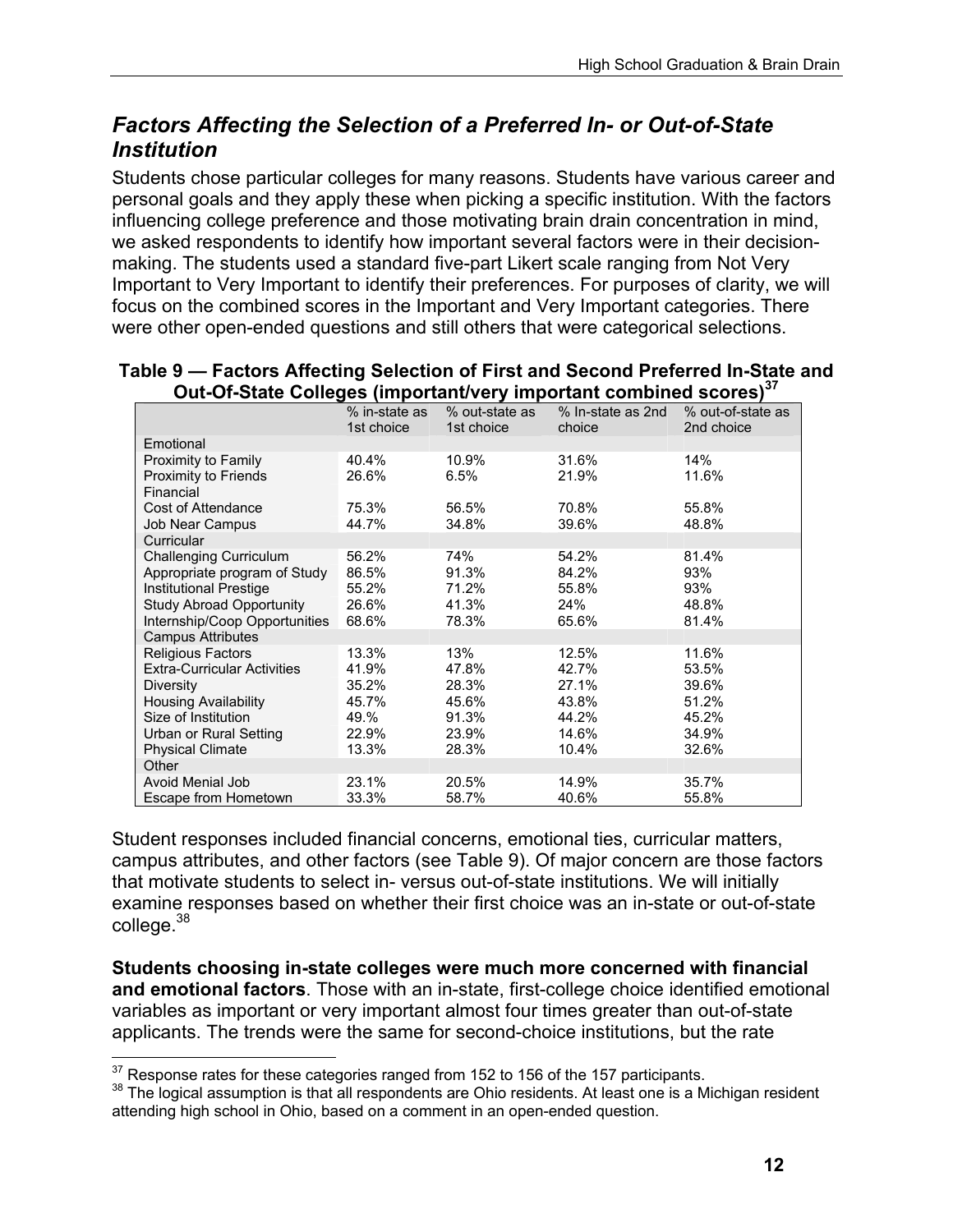dropped to twice as frequently. **In-state respondents identified financial variables as important at a rate roughly 50 percent higher than out-of-state** for both first- and second-choice institutions.

**Students who chose out-of-state schools disproportionately identified curricular matters as important/very important, at rates significantly above those choosing in-state colleges**. The importance of institutional prestige in particular is strong almost twice as high for respondents preferring out-of-state schools. Taken together, these scores suggest that those leaving Ohio may see a problem with the quality of Ohio universities relative to their first choices, many of which were elite, Ivy League schools.

Finally, the rate at which **out-of-state applicants desire to "escape their hometown"** was significantly higher that of in-state applicants. Almost twice as many of those with an out-of-state, first-choice school felt it important to leave their hometown. A similar tendency (but lower rate) is present in those choosing an out-of-state school as their second preference. For these students, it is not simply a matter of preferring to be elsewhere. They don't want to be near where they grew up. They also identified climate/weather as a very/important motivator at a rate two to three times higher than instate applicants. This matters for policy-makers since there are factors that "push" as well as "pull" respondents to move out of state, with the push factors beyond the control or remediation of policy-makers. This makes retaining or re-attracting these people improbable.

If emotional and financial factors are motivations for attending an in-state institution, we should examine the extent to which either is the principal motivation for "staying" students, since the policy implications for each are quite different. The centrality of cost and emotional proximity was also evident when respondents were asked in an openended query, "If all were equal between an Ohio school and one in another state, would you select the Ohio university?" A total of 44 respondents, 38.9 percent who answered, cited tuition concerns; 16 (11.6 percent) cited both family and tuition; 37 (26.8 percent) cited home/family proximity (together roughly two-thirds of this respondent pool—the same proportion as the distribution of in- versus out-of-state oriented respondents).<sup>39</sup> Thus, about half of those explaining their choice to stay in-state were strongly influenced by their desire to be near family and friends. No policy to attract brains will significantly affect their selection.

Lower costs and in-state tuition in particular were major factors influencing the decision of the other half who chose an Ohio college. This is important for two reasons. It is probable that many were choosing Ohio universities principally for financial reasons. In fact, many specifically identified lower in-state tuition as an important factor, suggesting that they believe in-state tuition may result in a lower total or final cost compared to an out-of-state institution. This belief might have precluded them from examining out-ofstate colleges. If they had done so, they may have found that the net cost of attending

 $\overline{a}$ 

 $39$  16 (11.6 percent), wanted new experiences; 6 were anti-Ohio (4.3 percent); 6 wanted a new climate (4.3 percent); 3 (2.2 percent) sought the best education, and 10 cited other factors.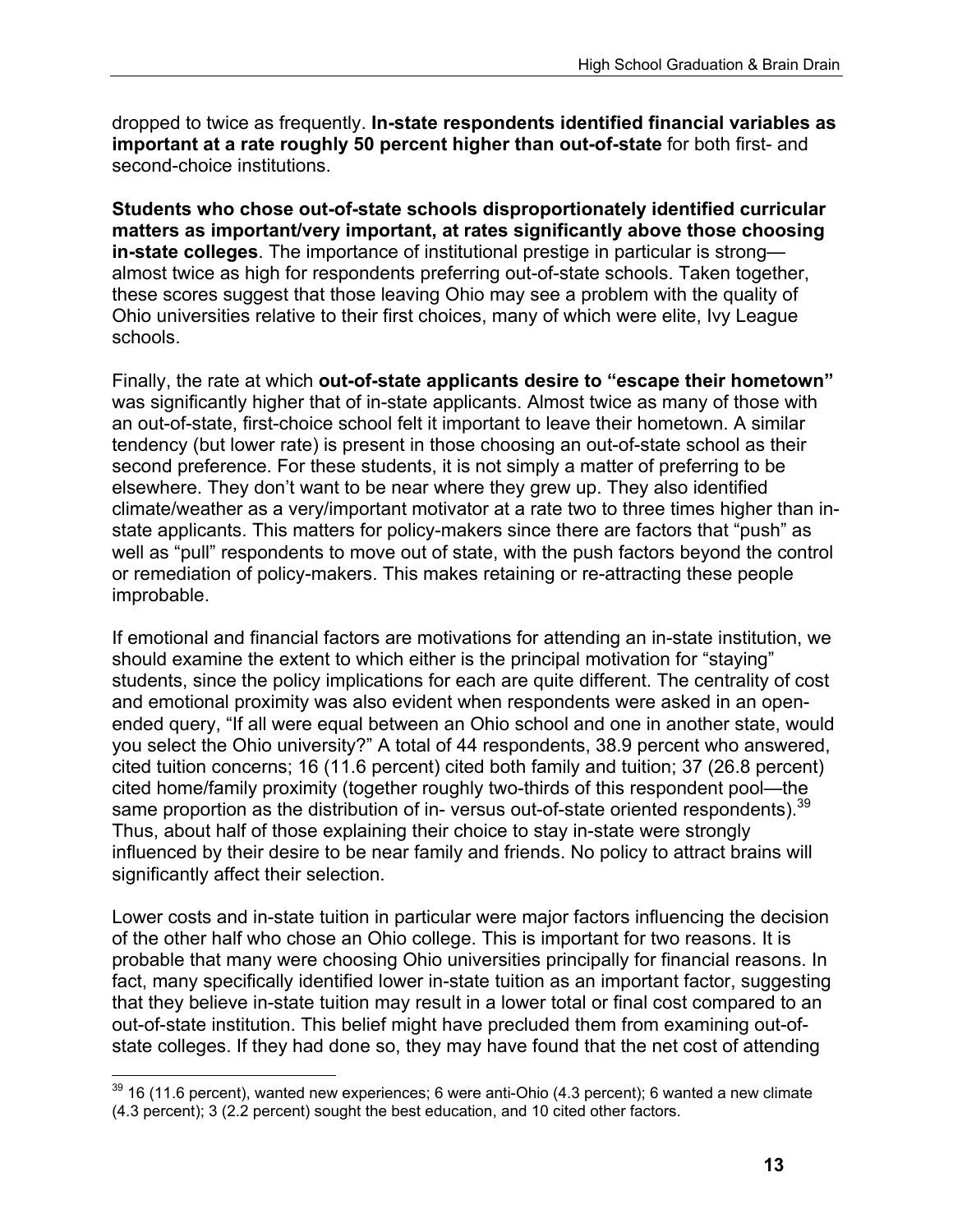an out-of-state college, with scholarships and other financial aid, can often be a lower net cost than attending an Ohio college; the rate of those seeking out-of-state colleges might then have been higher.<sup>40</sup>

Since over 85 percent of respondents identified "appropriate curriculum" as an important variable for their first and second choices, we need to explore this insight more fully. Recognizing that entering college freshmen often have more than one potential career interest, we allowed respondents to identify more than one area of interest from a list of such areas. Many took advantage of that option. And as a group, the career aspirations are diverse. Almost one-third of respondents picked business, about one-third picked health care, and slightly less than one-third chose arts and humanities as areas of career interests. The rest picked education and law.

|                              | Frequency | percentage of all respondents <sup>41</sup> |  |
|------------------------------|-----------|---------------------------------------------|--|
| Arts & Humanities            | 44        | 28.0%                                       |  |
| <b>Social Sciences</b>       | 26        | 16.6%                                       |  |
| Natural & Biological Science | 29        | 18.5%                                       |  |
| Health care                  | 49        | 31.2%                                       |  |
| Education                    | 19        | 12.1%                                       |  |
| <b>Business</b>              | 51        | 32.5%                                       |  |
| <b>Computer Science</b>      | 11        | 7.0%                                        |  |
| Engineering                  | 28        | 17.8%                                       |  |
| Law                          | 16        | 10.2%                                       |  |

### **Table 10 — Post-Secondary Career Interests**

Do respondents with different career orientations view Ohio institutions as equally desirable? Examining the respondents' first-choice colleges, we find that more technically-oriented respondents (engineering and computers) and future lawyers are less enthusiastic about Ohio colleges than respondents with other career interests. When we examine their second- choice colleges, that distinction disappears for the technology-oriented students (but not future lawyers). And individuals with social science and humanities interests seem less enamored with in-state schools. Thus evidence of a career-based preference is unclear (See Table 11). Education and health care do have an in-state preference as these are areas that generally require state licensure. Taking courses in the state where the specifics of that licensing process will be taught and internships are possible may be a factor with those groups.

| Table 11 - In-State Attendance Preference by Career Orientation |  |
|-----------------------------------------------------------------|--|
|-----------------------------------------------------------------|--|

|                              | % Preferring an In-state<br>college as 1st Choice | % Preferring In-state<br>college as 2nd Choice |
|------------------------------|---------------------------------------------------|------------------------------------------------|
| Arts & Humanities            | 65.9%                                             | 56.4%                                          |
| <b>Social Sciences</b>       | 69.2%                                             | 50.0%                                          |
| Natural & Biological Science | 65.5%                                             | 71.4%                                          |
| Health care                  | 79.6%                                             | 78.0%                                          |
| Education                    | 84.2%                                             | 83.4%                                          |

 $\overline{a}$  $40$  In southern Ohio this has already become a problem. Kentucky colleges have actively advertised that their out-of-state tuition is less than in-state tuition of Ohio public universities such as the University of Cincinnati and Miami University, attracting hundreds of additional students to their campuses.

 $41$  Percentages in the column add to more than 100 percent because respondents could and did select several areas.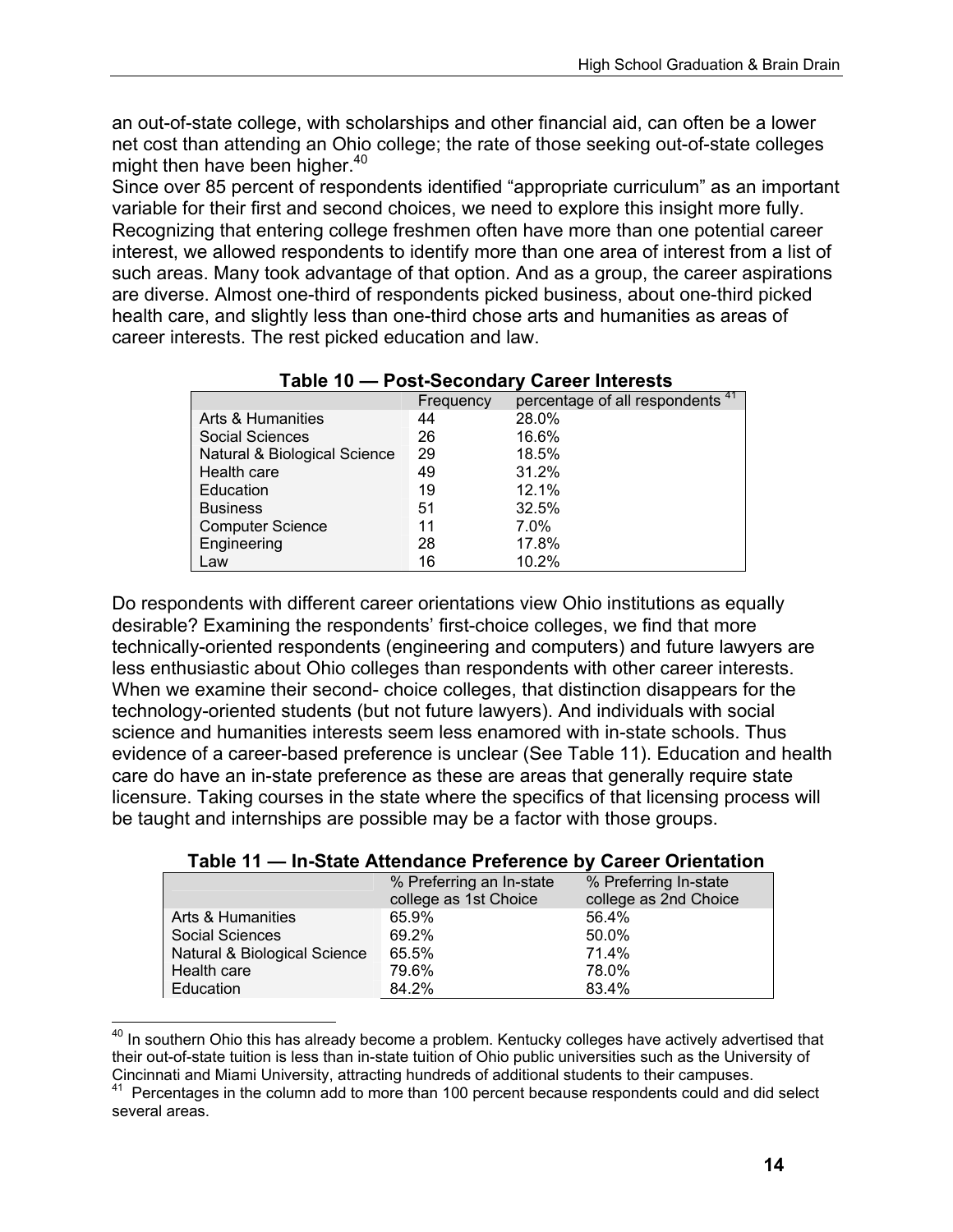| Business                | 72.6% | 73.9% |  |
|-------------------------|-------|-------|--|
| <b>Computer Science</b> | 54.5% | 72.7% |  |
| Engineering             | 46.4% | 62.1% |  |
| Law                     | 50%   | 56.3% |  |

Students indicated that there are few differences in what they expect to experience inor out-of-state (Table 12). There are only two categories where there is a large variance (10 percent or more) between the groups. A greater percentage of out-of-staters believe that their choice will prepare them for graduate school, an interesting finding since the percentage of each group who expects to complete a graduate degree is essentially (+/- 1 percent) the same. Also more out-of-staters expect that their selected college will allow them to demonstrate their academic talent.

| Table 12 — Expectation of Conege Experience in/Out-of-State |             |                    |                     |  |
|-------------------------------------------------------------|-------------|--------------------|---------------------|--|
|                                                             | percentage/ | % Important to in- | % Important to out- |  |
|                                                             | Frequency   | state 1st choice   | of-state 1st choice |  |
|                                                             |             | $($ of 106 $)$     | (of 46)             |  |
| Prepare for a profession                                    | 98.7% (155) | 99%                | 97.8%               |  |
| Prepare for good income                                     | 83.4%(131)  | 83%                | 87%                 |  |
| Prepare for graduate school                                 | 68.8% (108) | 65.1%              | 80%                 |  |
| Create professional networks                                | 65% (102)   | 67%                | 65.2%               |  |
| Demonstrate academic talent                                 | 76.4% (120) | 73.6%              | 87%                 |  |
| Promote intellectual curiosity                              | 79% (124)   | 77.4%              | 84.8%               |  |
| Create well-rounded person                                  | 86% (135)   | 85.9%              | 84.8%               |  |
| Exposure to different cultures                              | 71.1% (111) | 69.8%              | 78.3%               |  |
| Meet people w/ similar                                      | 91% (142)   | 91.5%              | 95.7%               |  |
| interests                                                   |             |                    |                     |  |
| Find a mate                                                 | 43.3% (68)  | 43.4%              | 45.7%               |  |
| Try new things                                              | 85.4% (134) | 84.9%              | 89.1%               |  |
| Exercise independence                                       | 79.6% (125) | 79.2%              | 80.4%               |  |
| Develop sense of self/identity                              | 59.2% (93)  | 60.4%              | 58.7%               |  |
| Use skills for greater good                                 | 76.4% (120) | 78.3%              | 71.7%               |  |

#### **Table 12 — Expectation of College Experience In/Out-of-State**

We also note that out-of-staters expect their college to promote their intellectual curiosity. While this has only a seven percent higher rate of support than among instaters, it is consistent with the perceived difference in academic rigor noted earlier by students (Table 9), suggesting they believe out-of-state schools provided greater academic rigor.

Finally, a notably greater percentage (seven percent) of out-of-staters expect their college experience to expose them to people of different cultures—fairly obvious when we consider that many out-of-state colleges are in other parts of the country and draw from a more diverse national and international pool of applicants. Students generally share the same level of expectation for other variables.

In sum, students seeking to attend in-state colleges are motivated more by a desire to be near their families and friends and by concerns about college costs. Students choosing out-of-state schools cite curricular concerns and a desire to leave their hometown. Concerns about the particulars of curricula are not obvious in the responses. Most likely, the lure of programs particular to an applicant's college is the curricular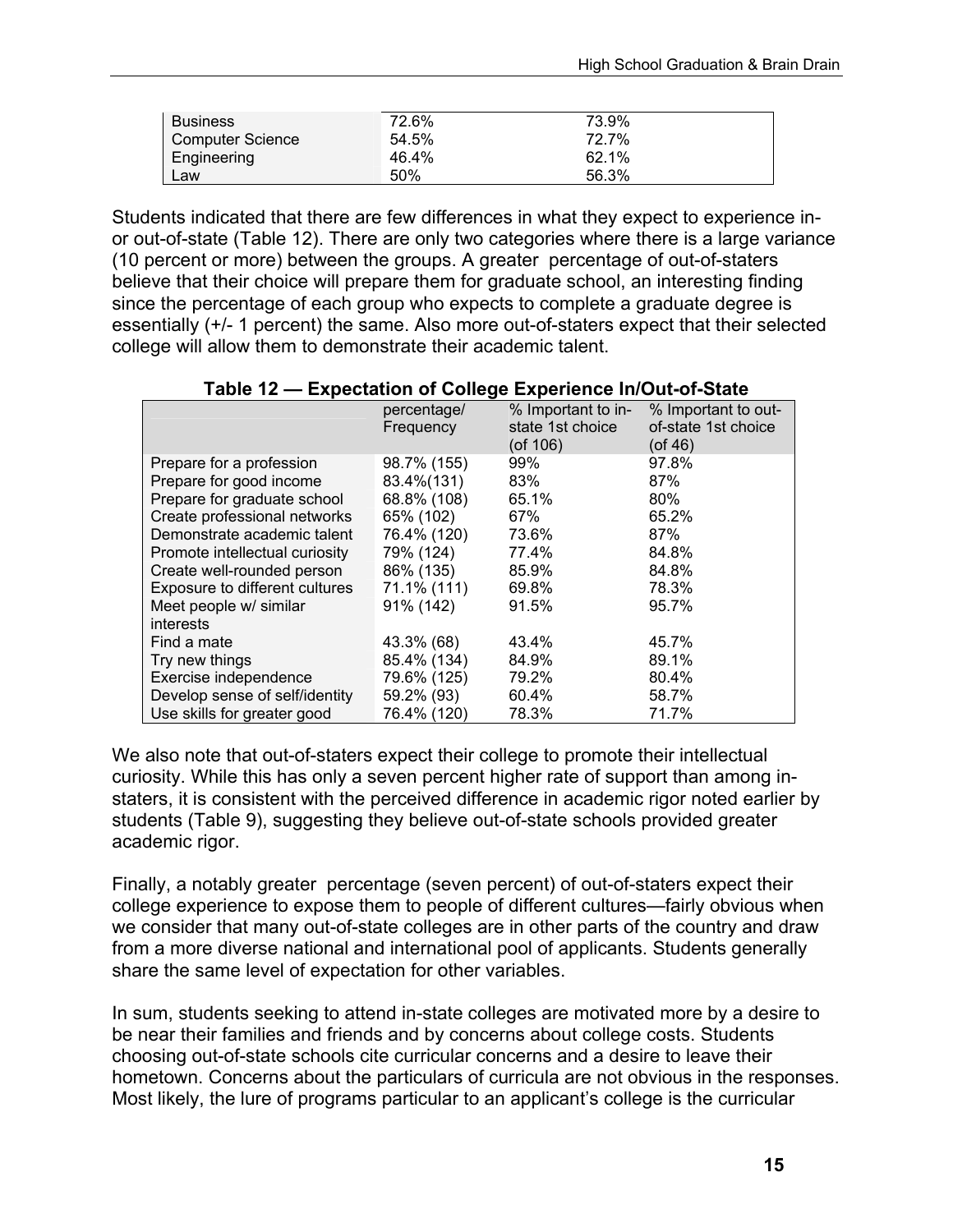draw or it is the overall reputation of their intended out-of-state institution. The expectations of in-state respondents suggest slightly less concern over scholarly rigor.

### *A Regional Focus*

 $\overline{a}$ 

One major concern of local policy-makers is the desire to retain and/or attract bright, creative individuals who can create devices, concepts, and firms and therein drive the future economy. Local politicians lament the loss of those who grew up here and "were forced" to go elsewhere to find work. When we examined the local population of college graduates in a separate study, we learned that local and state-wide tendencies differed.<sup>42</sup> The rate at which local-institution graduates remained in Ohio was high, but that was not the case for graduates remaining in the immediate regional area. The majority of local graduates did stay in Ohio—often Ohio cities—while those who left Ohio often moved to larger cities in adjacent states—Detroit, Indianapolis, Pittsburg, and Chicago. College graduates stayed surprisingly close to home—even those who left the state. Given the interest of a significant number of local high-school graduates to remain in proximity to their parents and friends combined with the strong relationship between attending a college and remaining in that area after graduation, it makes sense to look at the interest of local honor students in attending local colleges.

Because Toledo borders on Michigan, several Michigan townships are part of our regional economy. Since several Ohio and Michigan colleges have reciprocity programs, we wanted to examine regional attendance, and not just in-/out-of-state. We identified a one-hour driving distance from Toledo as the Toledo region; the first, second, and third college choices of each respondent were recoded "in-region" or "outof-region." Over one-third of respondents chose a regional institution as their first choice, roughly one-third identified regional institutions as their second choice, and just under one-third identified them as a third choice. Many honor students see regional institutions as desirable (Table 13). Thus, r**espondents not only prefer to attend college in Ohio, over one-third identified local universities as their preferred educational choice.** 

#### **Table 13 — Distribution of Post-Secondary Institution Selection In- or Out-of-Region**

|                         | negiuli   |               |
|-------------------------|-----------|---------------|
|                         | In-Region | Out-of-Region |
| <b>First Preference</b> | 37.9%     | 61.4%         |
| Second Preference       | 33.1%     | 62.4%         |
| <b>Third Preference</b> | 30.0%     | 70.0%         |

When reviewing respondents' preferences, we noted a few, mostly regional institutions, were preferred. Over half (51.6 percent) of respondents identified one of seven institutions as their first choice; over a quarter (28.7 percent) identified one of four (UT, Bowling Green State University, the University of Michigan, and Owens Community College) regional institutions as their first choice. The remaining institutions other than those in Table 14 were chosen by few respondents, were geographically disbursed

 $42$  "Brain Drain in Ohio; Observations and Summaries with Particular Reference to Northwest Ohio" – McGuire, Hardy-Johnson, & Saevig 2006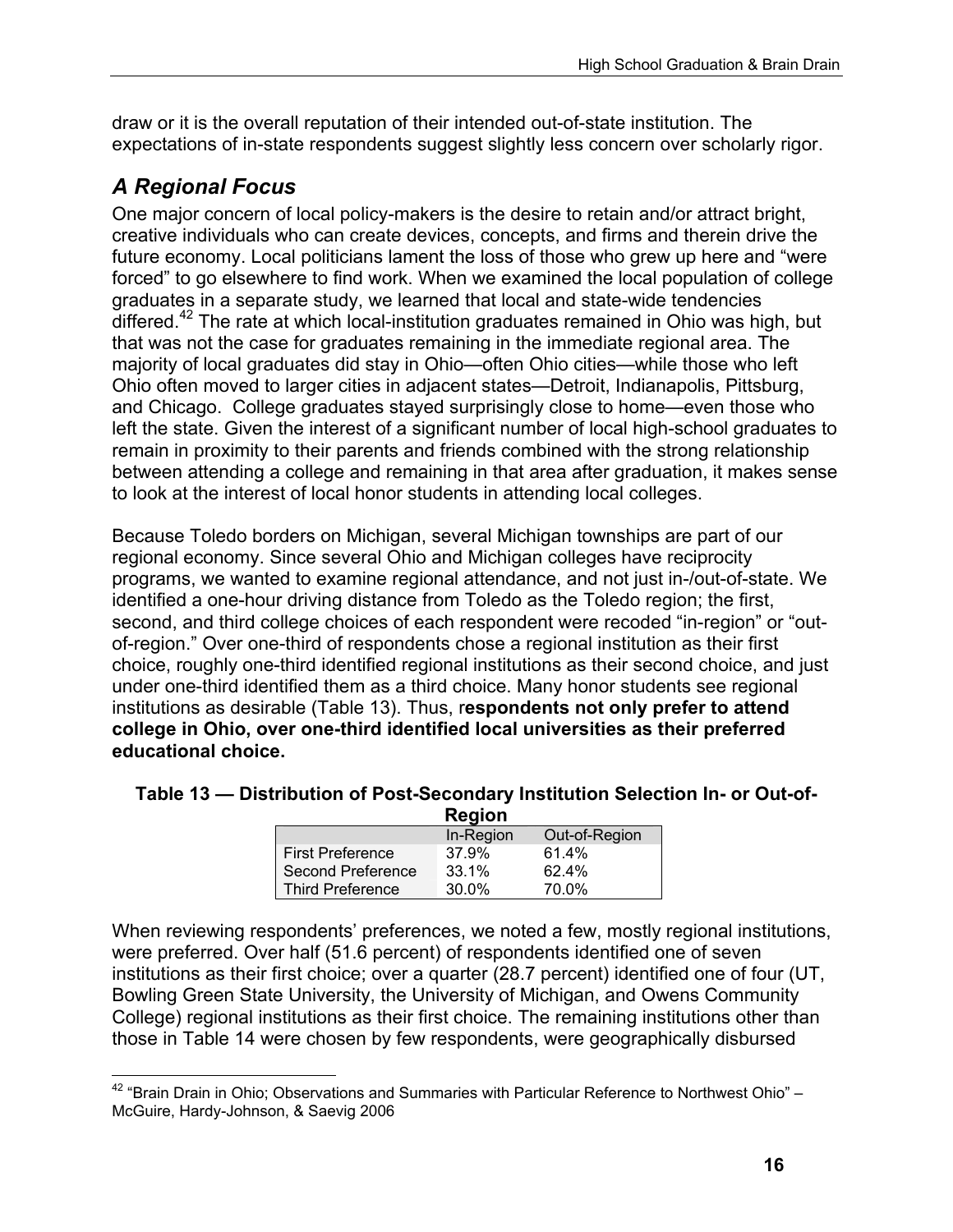throughout the nation, and were of varying reputation levels from the relatively obscure to many Ivy League institutions.<sup>43</sup>

|  | Table 14 - Most-preferred Institutions by percentage in each Choice Category |  |  |  |  |
|--|------------------------------------------------------------------------------|--|--|--|--|
|--|------------------------------------------------------------------------------|--|--|--|--|

|                              | 1st Choice | 2nd Choice | 3rd Choice |
|------------------------------|------------|------------|------------|
| <b>Ohio State University</b> | 14.0%      | $4.5\%$    | 9.6%       |
| University of Toledo         | 13.4%      | 12.1%      | 8.3%       |
| Bowling Green St. U.         | 8.9%       | 12.7%      | 3.8%       |
| Miami of Ohio                | 5.7%       | 7.0%       | 4.5%       |
| U. Michigan                  | $3.2\%$    | $*$ 44     | 3.2%       |
| U. Dayton                    | $3.2\%$    | $\star$    | $\star$    |
| Owens CC                     | $3.2\%$    | $\star$    | $\star$    |

First and foremost, **almost 40 percent of all students chose a local/regional institution as their first preference**. Those planning to attend a regional college said they preferred to attend an in-state college if all variables were equal (91.2 percent versus 68.1 percent). They disproportionately intend to stay in Ohio after graduation (70.9 percent versus 45.5 percent), and they have lower ACT scores.45 They are more often women (regional preference sample is 58.6 percent women and 41.4 percent men), $46$  and have a lower family income<sup>47</sup> than respondents who sought to attend outof-region colleges.<sup>48</sup>

Examining what affects the decisions to attend a regional college raises as many questions as it answers. Table 15 shows that **those staying in-region are more emotionally motivated than those leaving. Yet this in/out ratio is not as high as it was for in- versus out-of-state selections**. Emotional variables were two to four times more frequently identified as important and very important by those staying in-state versus those going out-of-state (See comparison to in- and out-of-state in Table 9).

#### **Table 15 — Factors Affecting Selection Regional College (important & very important combined)**

|                                   | percent In-Region as 1st<br>choice | percent Out-Of-Region<br>as 1st choice |  |  |
|-----------------------------------|------------------------------------|----------------------------------------|--|--|
| Emotional                         |                                    |                                        |  |  |
| Proximity to Family               | 41.4%                              | 25%                                    |  |  |
| Proximity to Friends<br>Financial | 27.6%                              | 18.3%                                  |  |  |
| Cost of Attendance                | 72.4%                              | 64.5%                                  |  |  |
|                                   |                                    |                                        |  |  |
|                                   |                                    |                                        |  |  |

47 58 percent of regional applicants had family incomes of greater than \$50,000 versus 69 percent of outof-region applicants. Similarly, only 21.8 percent of regional applicants had family incomes of greater than \$100,000 while 40.2 percent of out of region applicants did.<br><sup>48</sup> Their mothers' and fathers' educational achievement levels and the respondents' desire to obtain post-

baccalaureate degrees were similar in both groups.

<sup>&</sup>lt;sup>43</sup> 110 universities were identified among the 414 choices reported as one of three choices.<br><sup>44</sup> \* - Indicates fewer than 3 percent chose the school in this category<br><sup>45</sup> 13.5 percent of in-region applicants scored < 22 out-of-region. Similarly, only 35.6 percent of regional applicants scored more than 26 versus 53.4 percent of out-of-region applicants.<br><sup>46</sup> 55.9 percent of out-of-region applicants were male; only 44.1 percent were women.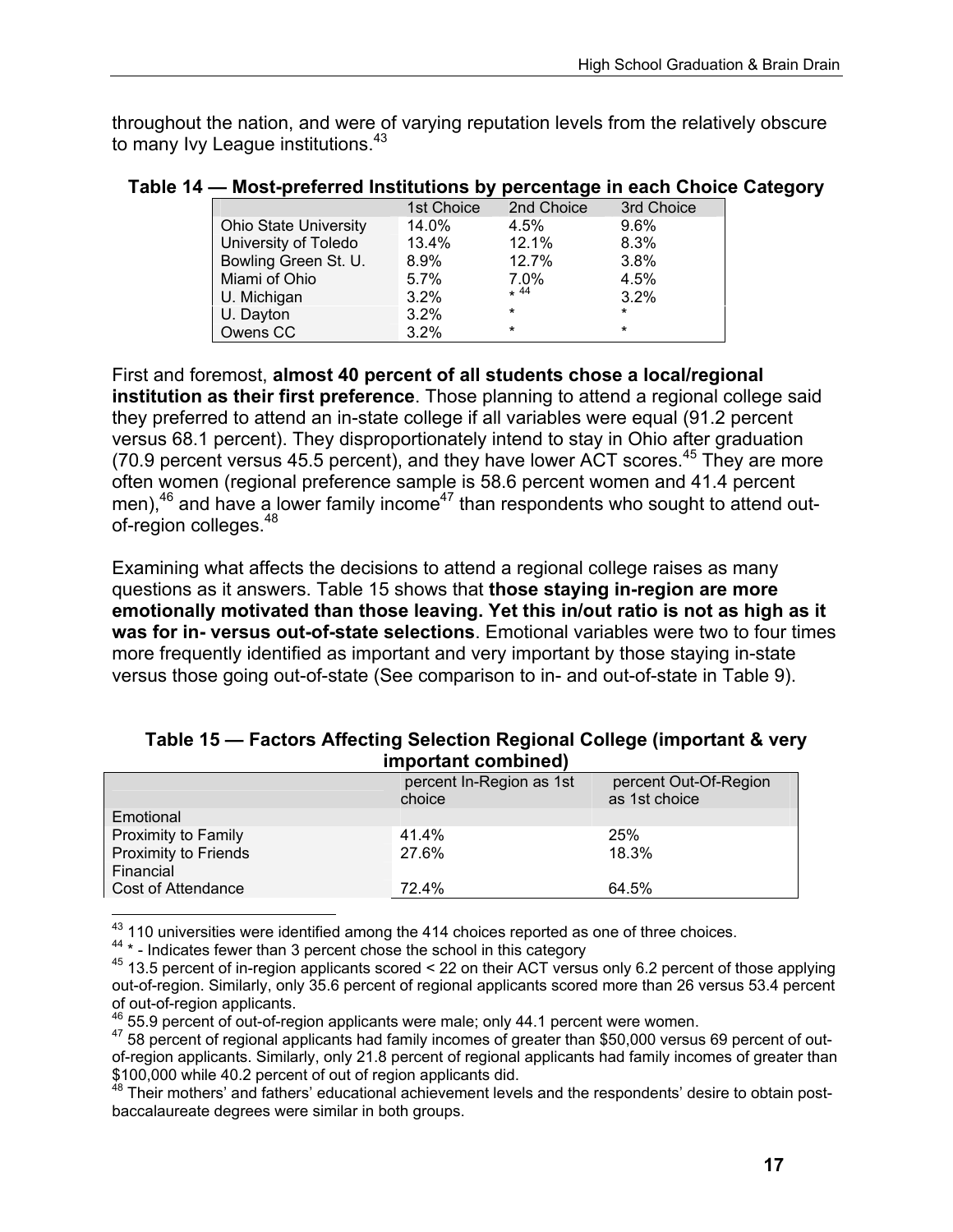| Job Near Campus                       | 34.4% | 44.6% |
|---------------------------------------|-------|-------|
| Curricular                            |       |       |
| <b>Challenging Curriculum</b>         | 48.3% | 72%   |
| Appropriate program of Study          | 78.9% | 91.4% |
| <b>Institutional Prestige</b>         | 50%   | 68.8% |
| <b>Study Abroad Opportunity</b>       | 17.2% | 39.8% |
| Internship/Coop Opportunities         | 63.8% | 75.3% |
| <b>Campus Attributes</b>              |       |       |
| <b>Religious Factors</b>              | 13.7% | 12.9% |
| <b>Extra-Curricular Opportunities</b> | 36.2% | 48.4% |
| <b>Diversity</b>                      | 24.1% | 36.6% |
| <b>Housing Availability</b>           | 32.8% | 53.7% |
| Size of Institution                   | 37.5% | 51.6% |
| Urban or Rural Setting                | 15.5% | 28%   |
| <b>Physical Climate</b>               | 8.6%  | 23.7% |
| Other                                 |       |       |
| Avoid Menial Job                      | 24.6% | 20.1% |
| Escape from Hometown                  | 22.4% | 52.7% |

**Financial concerns were relatively similar between the in- and out-of-region respondents** and much smaller than the differences between in- and out-of-state responses in Table 9. One might have expected otherwise, since being within an hour of home might mean that some students planned to commute from home, reducing attendance costs. On the other hand, living at home reduces the total cost of college substantially. That fact may be why the in-region attendees' concerns about cost are not stronger.

The lesser emphasis on curricular issues by in-region respondents is important. Regional respondents are less interested in having a challenging curriculum, less interested in institutional prestige, and less interested in even an appropriate program of study. **In-region respondents do not seem as concerned with the quality or rigor of education as individuals leaving the region**. Their collective responses are also less robust than those groups who seek to attend in- and out-of-state institutions.

Campus attributes do not seem to be a strong motivator for regional applicants, and their responses are similar to the in- versus out-of-state respondents. **In-region respondents' desire to leave their hometown is less strong** than those who are going out of the region, and less than those of the in- and out-of-state groups. This is to be expected.

Expected outcomes for students remaining in-region are remarkably similar those going out-of-region, but are generally a few percentage points lower in each category. Two exceptions are seen in the professionally oriented expectations—preparing for graduate school and creating professional networks. More out-of-region respondents indicated that they intended to complete a graduate degree ( $\ln$  = 71.9 percent; out = 76.3 percent). But the gap in expected preparation for graduate school is much greater, suggesting a perception that regional colleges may not do a strong job at preparing students for graduate school. Two other exceptions are self-oriented expectations developing a sense of identity and creating a well-rounded person.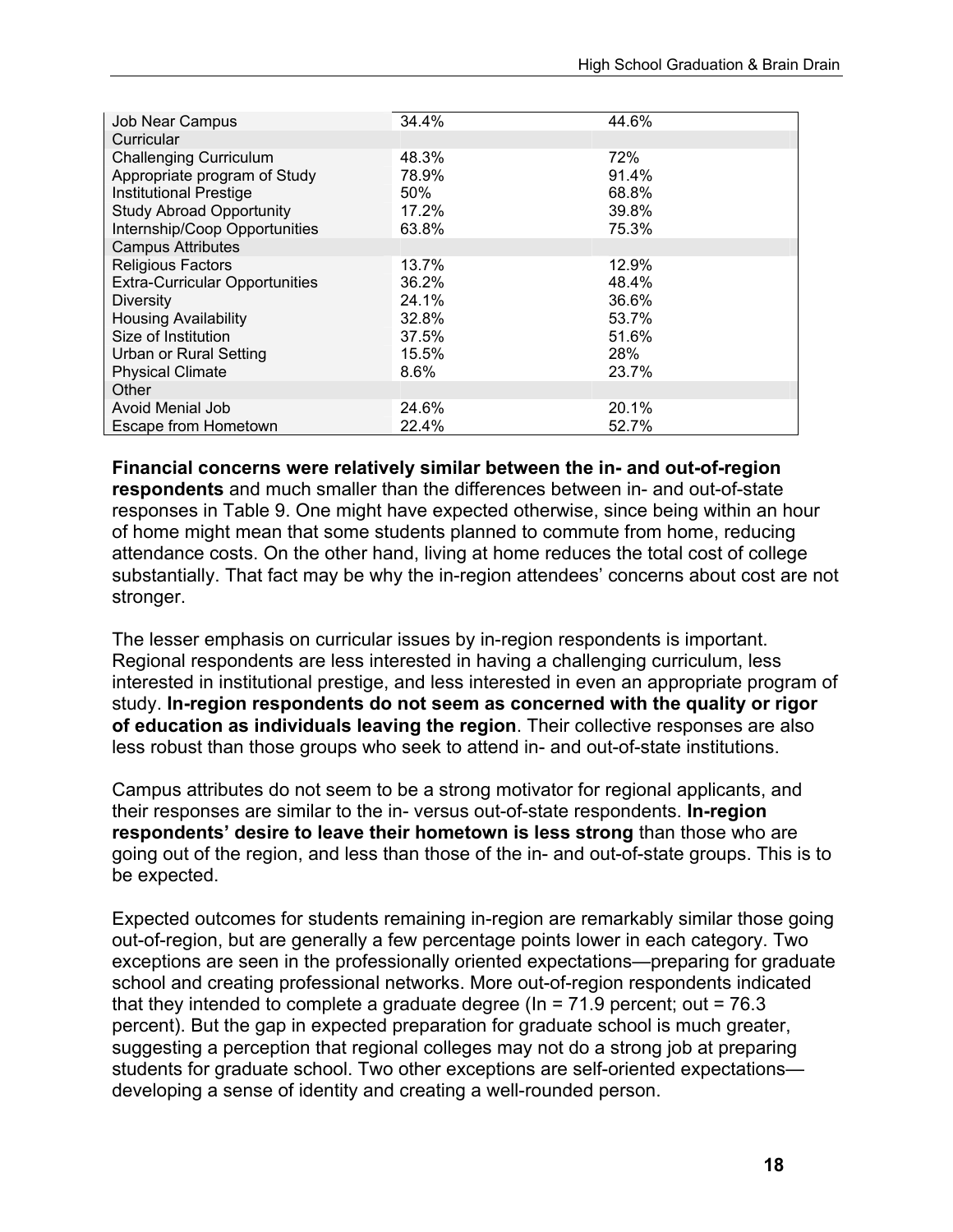|                                  |                      | Important to in-<br>region 1st choice | Important to out-<br>of-region 1st |
|----------------------------------|----------------------|---------------------------------------|------------------------------------|
|                                  | percentage/Frequency | $($ of 58 $)$                         | choice (of 94)                     |
| Prepare for a profession         | 98.7% (155)          | 96.6%                                 | 100%                               |
| Prepare for good income          | 83.4% (131)          | 82.8%                                 | 85.1%                              |
| Prepare for graduate school      | 68.8% (108)          | 58.6%                                 | 76.6%                              |
| Create professional networks     | 65% (102)            | 58.6%                                 | 70.2%                              |
| Demonstrate academic talent      | 76.4% (120)          | 74.1%                                 | 79.8%                              |
| Promote intellectual curiosity   | 79% (124)            | 75.8%                                 | 81.9%                              |
| Create well-rounded person       | 86% (135)            | 79.3%                                 | 89.4%                              |
| Exposure to different cultures   | 71.1% (111)          | 72.4%                                 | 72.3%                              |
| Meet people w/ similar interests | 93% (146)            | 89.7%                                 | 94.7%                              |
| Find a mate                      | 43.3% (68)           | 41.4%                                 | 45.7%                              |
| Try new things                   | 85.4% (134)          | 82.8%                                 | 88.3%                              |
| Exercise independence            | 79.6% (125)          | 77.6%                                 | 80.9%                              |
| Develop sense of self/identity   | 59.2% (93)           | 51.7%                                 | 64.9%                              |
| Use skills for greater good      | 76.4% (120)          | 79.3%                                 | 74.5%                              |

#### **Table 16 — Expectation of College Experience In/Out of State**

Interestingly, both the state- and regional-level respondents expected less graduate preparation if they stayed close to home. But three of the four meaningful differences in expectations in the regional and state samples identified different variables from the other sample. One might expect responses from one level to be an amplification of the other, but this is not the case. While the in-/out-of-state expectations differed primarily on scholarly factors, the in-/out-of-region differences focused instead on individual development issues.

In sum, students planning to attend regional institutions are more comfortable with local conditions. They are less interested in the quality of their education, a factor consistent with their less-robust ACT scores. Otherwise, those staying in-region are quite similar to respondents who are staying in-state in general. This may indicate that while proximity to family, friends, and familiar surroundings are important, the ability to be within a halfday drive may be sufficiently close to meet those concerns. Students don't need to be within an hour of home and hearth.

## **Conclusions**

There are three different, but not mutually exclusive, sub-groups of the best and brightest honor students examined in this study. They include respondents who expect to attend college out-of-state, those who expect to attend in-state, and a group that expects to attend in the region (including schools in both Ohio and Michigan).

*As a group*, students who are leaving the state are better students, come from more affluent families, are disproportionately male, and are more interested in institutional prestige and curricular rigor. Many are not interested in an Ohio college or in returning to Ohio after graduation; they express a dislike or disdain for their hometown.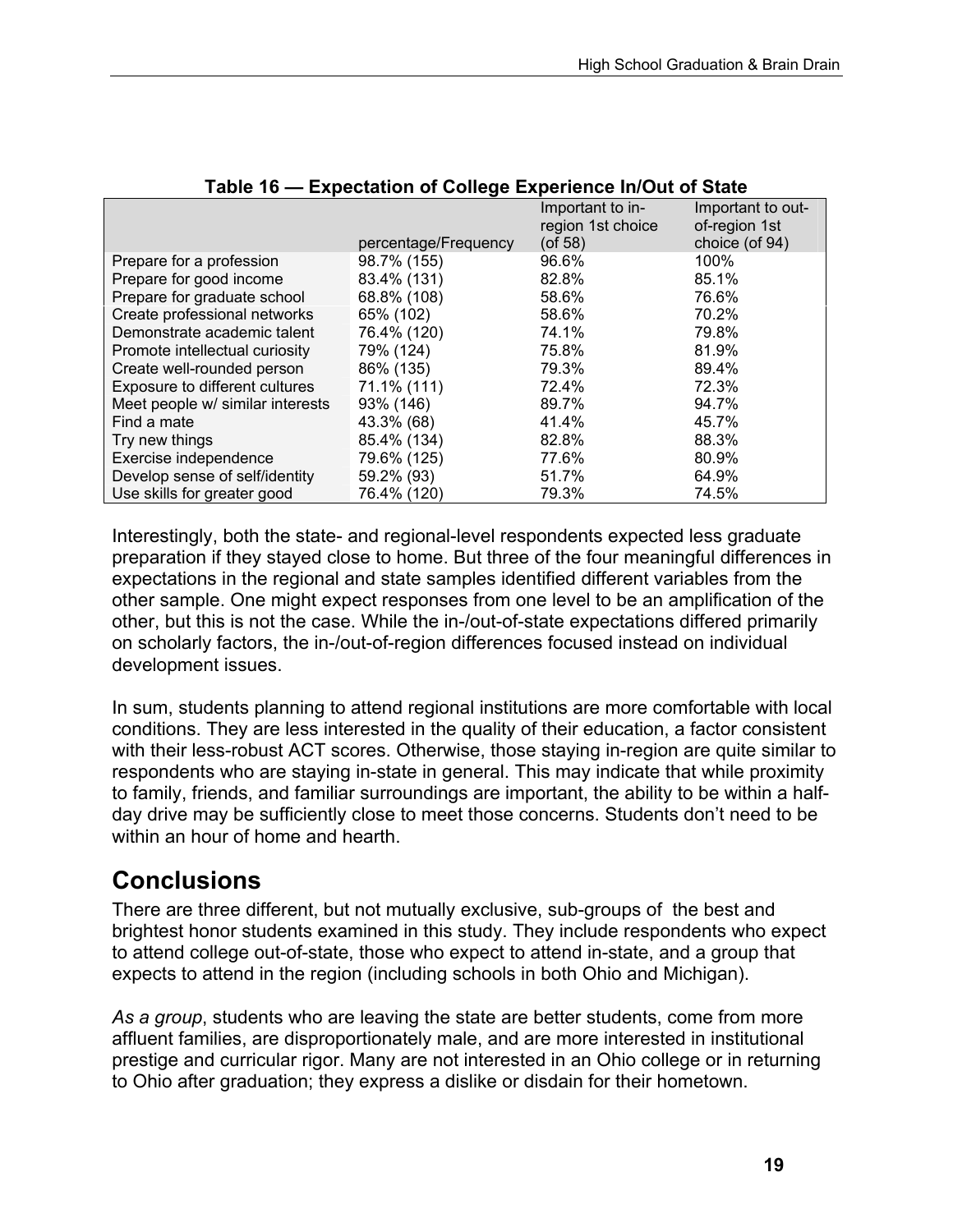Students staying in Ohio, *as a group*, are less interested in the reputation and rigor of their chosen school, and more motivated by family and friends. They come from affluent families and have strong test scores, but as a group, are not as affluent or as strong as those leaving. They are disproportionately female. They express more concern (the most concern among the three groups) about the cost of college as a factor motivating their decisions on attendance.

People staying in the region, *as a group*, are the least strong academically, and the least interested in academic prestige and curricular rigor. They have little antipathy toward their hometown and generally intend to work in-state after graduation. They are concerned about the cost of their education, but not as much as the in-state applicants as a group. They are disproportionately female and middle class. Their lesser interest in academic rigor and curricular integrity implies that they may be the least desirable of the three groups, if the goal is to create a well-educated workforce that will be innovative, entrepreneurial, and focused on knowledge industries.

We need to emphasize that honor students who stay in the region are very good students, if a little less academically talented than those leaving. The same applies to in-state students who do not appear to be as strong as those leaving Ohio. Further, instate schools, and in-region schools receive students from elsewhere who are the more adventuresome and best students. The relative rankings should not be a negative reflection on the students who stay in-state or in-region or those institutions.

Much is made of Richard Florida's thesis<sup>49</sup> on the importance of culture, climate, urbanity, environmental, and social life as factors motivating "brain drain and brain concentrations." For this study's respondents, the variables suggesting the accuracy of his thesis were not influential. In fairness, Florida focuses on brain drain and concentrations of post-baccalaureate graduates. The importance of these factors to individuals who have led sheltered lives in their parents' homes, often in a single location and culture, would have been surprising.

It seems, consistent with Mortenson's assertion, that we are disproportionately losing our best and most rigorous students to out-of-state institutions. As he notes, this is probably the case in most states and locales. Ohio does not have a significant number probably the case in most states and receiver sine is a construction of elite or "Ivy League" type institutions; it is lucky, therefore that it has roughly as many out-of-state residents in Ohio universities as Ohio students in other states' universities.<sup>5</sup>

The implications of our study suggest that attempts to lure back former local students may not be highly successful. Many of those leaving also identified a "push" getting away from their hometown and from weakly supported Ohio academic institutions. While it would be folly to assume that the attitudes of high-school students are etched in stone and not affected by their subsequent educational experiences, the literature also

<sup>1</sup> 

<sup>&</sup>lt;sup>49</sup> Richard Florida, 2005. Cities and the Creative Class New York: Routledge Press.<br><sup>50</sup> Mortenson 2002 in Sheehan 2004:3 notes that 10,424 Ohioans attended out-of-state colleges and 11,960 students from other states attended Ohio colleges.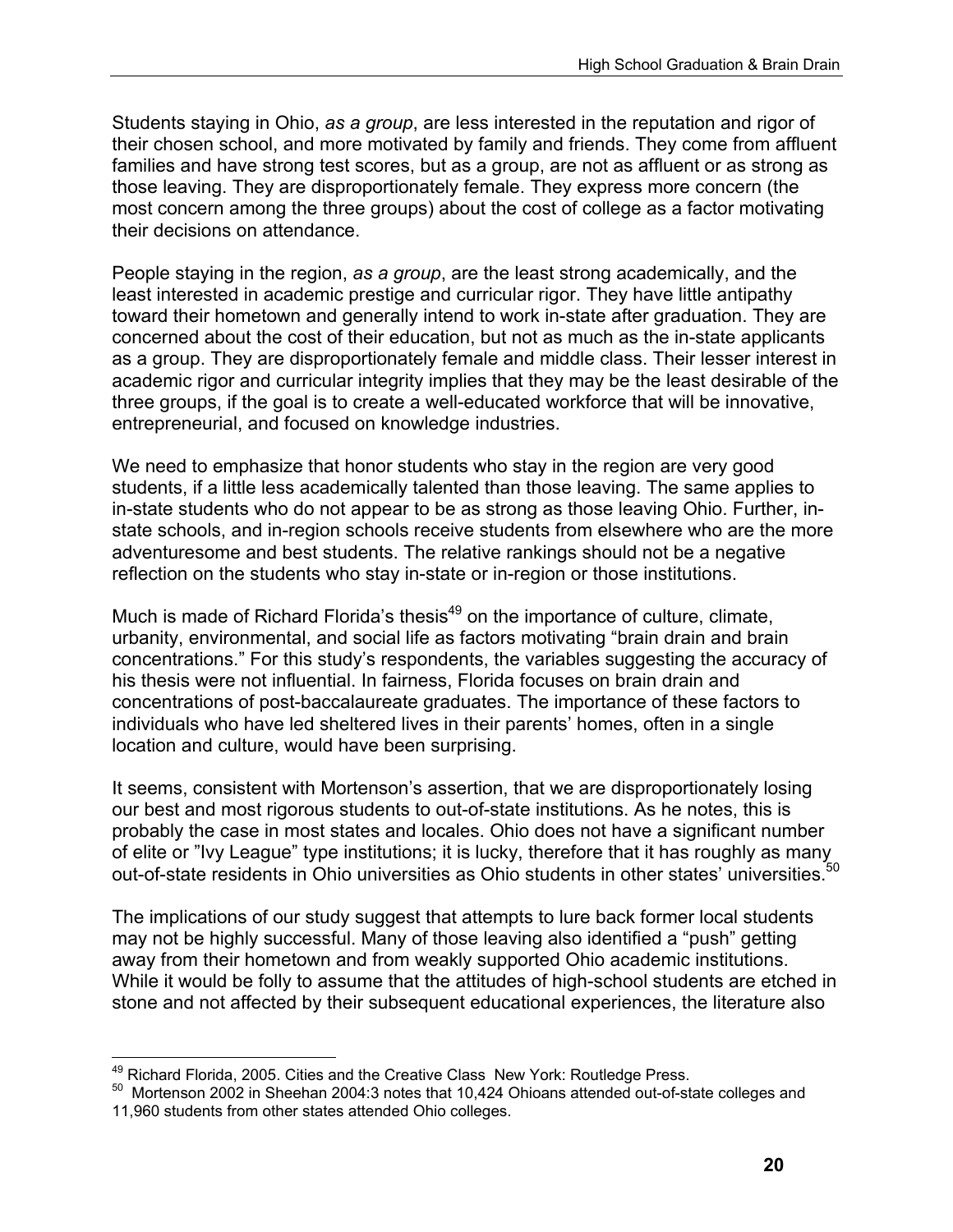suggests that luring back these students is often temporary and that their permanent return to the state or region is a daunting proposition.

The literature also indicates that while it is important to retain locally trained graduates, it is crucial to note that as a group, they are not the best of the best local students. There are fewer best students among the honor students in this in-region group. **There is a serious need to attract and retain college graduates from other states, especially after their graduation from regional colleges**. Thus, while politicians can garner votes and support by working to retain residents, their actions may not result in the best educated or most talented workforce pool. When we note the concentration of local/regional respondents in two institutions, we also have to worry about the impact of intellectual incest. These students were trained in the same environment, often by the same few professors, and with the same limited resources as the generation of similar locally-educated and locally-hired workers that came before them. While stuents have many professors, there may be only one or two teachers in a particular sub-speciality. Thus a firm with four workers all graduating from the same university may have four employees who took the same two or three specialized courses, and were exposed to the strategies, insights, priorities, and biases of a single professor. The impact of new experiences, ideas, cultures, customs, technologies, and analytic frameworks are probably not present in a group with such overlapping common interests and limited exposure. In the knowledge economy, intellectual incest may be a danger second only to being un-educated. "Group think" is the antithesis of innovation, and as such, a potentially serious drag on local economic development.

The 2003 US Census American Community Survey ranks Ohio fortieth among the 50 states in percentage of citizens over 25 that have completed a bachelor's degree.<sup>51</sup> As Table 17 shows, the Toledo Metropolitan Statistical Area does not compare strongly with the state or national average. In 2003, Lucas County ranked 175th (among 233 major metropolitan counties) in number of baccalaureate graduates per thousand. Nationally 26.5 percent of urban residents have bachelor degrees or more, while only 24.1 percent of Lucas County had such degrees.<sup>52</sup> And we have insufficient numbers of individuals with advanced degrees. Our respondents disproportionately indicated that they were interested in completing advanced degrees. But as the UAC study of regional baccalaureate college graduates showed, this group is especially prone to migration out from this region.

| Table 17 — College Graduate Rate for People Age 25+ |                      |                         |                      |
|-----------------------------------------------------|----------------------|-------------------------|----------------------|
|                                                     | <b>Baccalaureate</b> | <b>Advanced Degrees</b> | Baccalaureate & more |
| <b>USA</b>                                          | 15.5%                | $8.9\%$                 | $26\%^{53}$          |
| Ohio <sup>54</sup>                                  | 13.7%                | $7.4\%$                 | 21.1%                |
| <b>Toledo MSA</b>                                   | 13.9%                | $7.7\%$                 | 21.6%                |

 $\overline{a}$ <sup>51</sup> http://factfinder.census.gov/servlet/GRTTable?\_bm=y&-geo\_id=D&-\_box\_head\_nbr=R02&ds\_name=ACS\_2003\_EST\_G00\_&-\_lang=en<br>
<sup>52</sup> http://factfinder.census.gov/servlet/GRTSelectServlet?\_lang=en&\_ts=123694154731

 $53$  http://www.census.gov/prod/2002pubs/p23-210.pdf<br> $54$  State and local data from http://uac.utoledo.edu/Links/census-demog/census-demogs.htm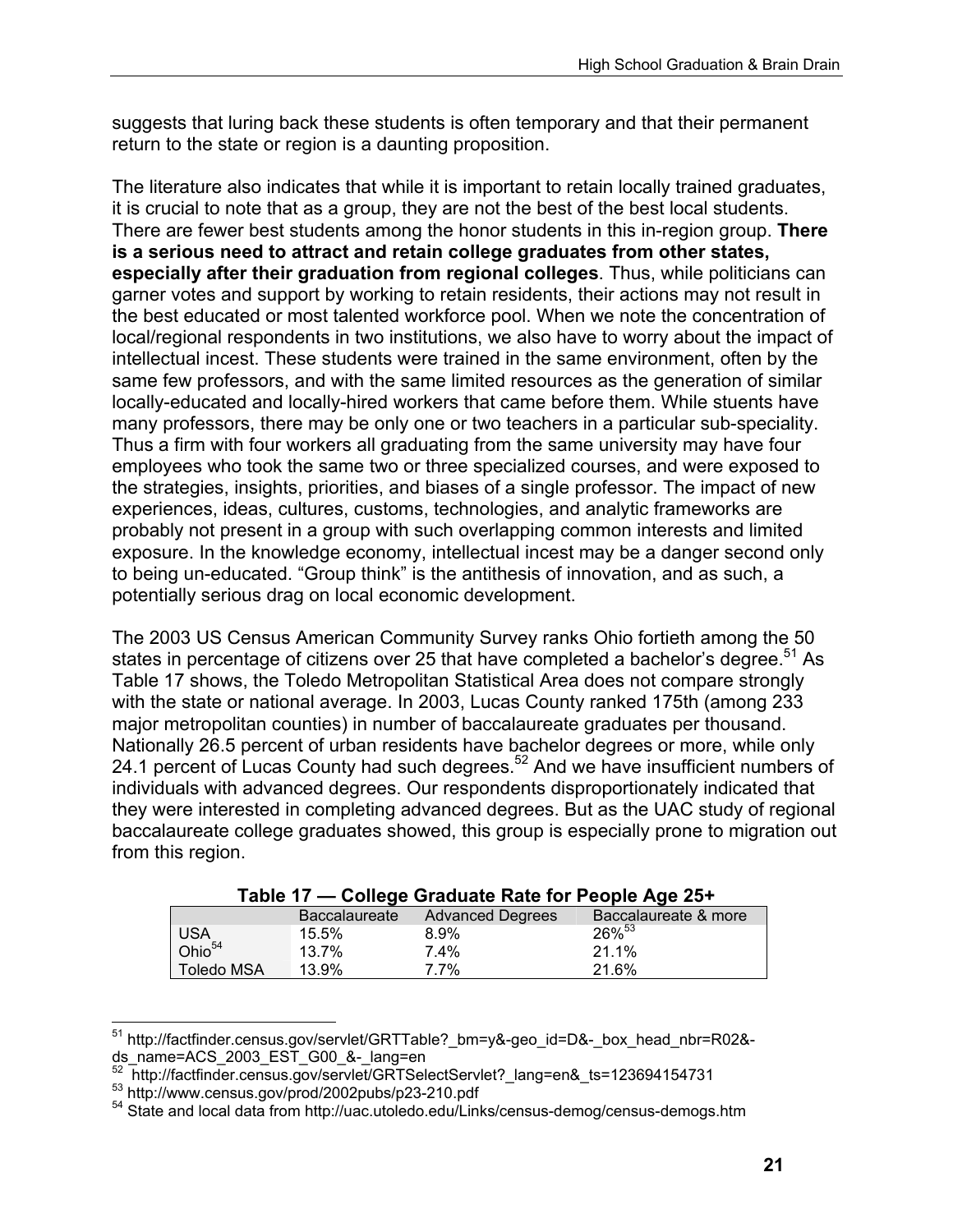The best outcome would be to create a culture and setting that draws individuals from various backgrounds, cultures, etc., and one which celebrates and promotes advanced knowledge, ideas, innovation, and entrepreneurship. We really need **brain gain** substantial numbers of people with advanced and technical degrees, flocking to the region—a condition which the US Census reports is a distinct weakness for this area.

The principal factor influencing a new baccalaureate graduate to move is starting salary. Toledo has not been known for offering high pay levels for entry-level employees. Overcoming insufficient brain gain would probably require high salary levels and/or other factors that such individuals found attractive. This also would probably result in fewer jobs available for existing regional grads—the antithesis of the goal local politicians want to combat brain drain.

Retaining existing residents as well as attracting bright, technically-oriented graduates with advanced degrees from other states and nations in order to promote new economic growth are not distinct goals. They can be self-defeating, however, if one goal is emphasized at the expense of the other. We must understand that brain drain is a discussion about economic development, innovation, and entrepreneurship in emerging economic sectors, not about reassuring voters that their adult children will stay close to home.

## **Postscript: Reflections on Two Scholarly Studies of Brain Drain in Northwest Ohio and Potential Policy Opportunities**

Brain drain is about the concentration of intellectual capital, not resident retention. It focuses on state and regional economy. It is interested only in people with baccalaureate or higher degrees and more, especially those in science and technology. There are three main periods when brain drain is a factor in the lives of those potentially engaged in such activity: when graduating from high school, graduating from baccalaureate college, and the three years immediately following baccalaureate graduation. *Brain Drain in Ohio; Observations and Summaries with Particular Reference to Northwest Ohio, and High School Graduation and Brain Drain; Survey Results and Insights from the Toledo MSA* examine those three periods. Analysis of the findings of these studies spotlighted some specific conditions and problems. Understanding what is happening beyond the political hoopla and posturing can allow us to reflect on our conditions and offer a few policy proposals that build specifically on existing conditions. Opportunities to advance the region's economy exist at several policy levels and there are roles for various area groups. We will identify and briefly outline ideas relative to those levels and the opportunities for these groups to promote specific policy-based changes.

### *Local/Regional Opportunities*

Several pertinent conditions must be acknowledged.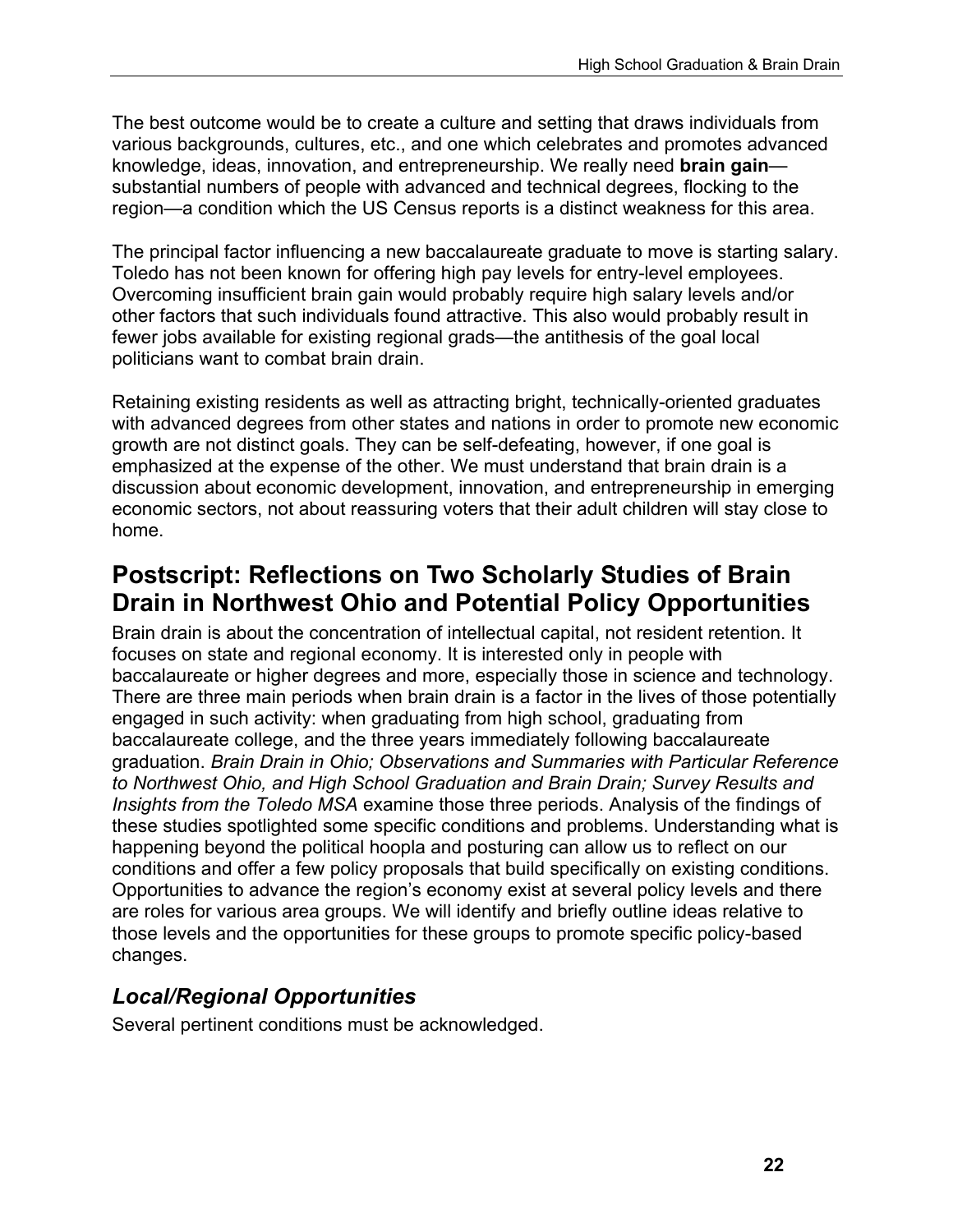- The level of education in the region is below the national and state metropolitan average because many workers have been able to get good manufacturing sector jobs without a college degree.
- By treating a college education as a private good rather than a public benefit, the Ohio legislature has discouraged college attendance. The cost of tuition in Ohio public universities is the second highest in the nation, adjusting for average family income.
- Many regional firms were second- or third-tier suppliers to the auto industry. They did not invent, only sub-contracted. They lack research and development experience and staff, as well as a culture of innovation.
- Finally, most local firms view labor as an expense rather than an investment. Their response, consistent with their sub-contractor history, is to cost minimize hire the least expensive person to do the job. They do not recognize that new workers offer an opportunity to bring new skills and the capacity to improve products, expand to new markets, contact new suppliers, and redefine and expand the business. Local businesspeople fail to consider the impact of human capital in the information/innovation economy. They under-value knowledge in what is increasingly a knowledge-based economy.

Against this background the following are suggested.

 $\overline{a}$ 

1. We may be under-producing brains by creating structural impediments to personal advancement in local schools. Several studies of "detracking" have argued that many more students are capable of taking advanced or honors highschool courses, but are impeded by not having pre-requisite courses and encouragement in lower grades. An emphasis on **cultivating opportunities for a greater number of potentially bright students, beginning earlier in the K-12 curriculum, could increase the number of brains** and thus increase the chance that a greater number might stay in the area. This also requires skilled teachers who can connect curriculum and instruction to the backgrounds, needs, and interests of students, especially those historically thought to be low- or under-achievers. We need appropriate investments in space, resources, and programs to recognize and encourage the development of more brains within our educational institutions.

*Potential Collaborators—local school boards, administrators, teachers, and students.*

2. M**ore student financial support at local state baccalaureate universities is necessary**. States with low-tuition levels "tend to retain a higher percentage of their own students."55 About one-quarter of the best local high-school students

<sup>&</sup>lt;sup>55</sup> James Mak and James Moncur. "*Interstate Migration of College Freshmen; An Economic Analysis.* Working Paper 01-5 2001. University of Hawaii at Manoa, p.10.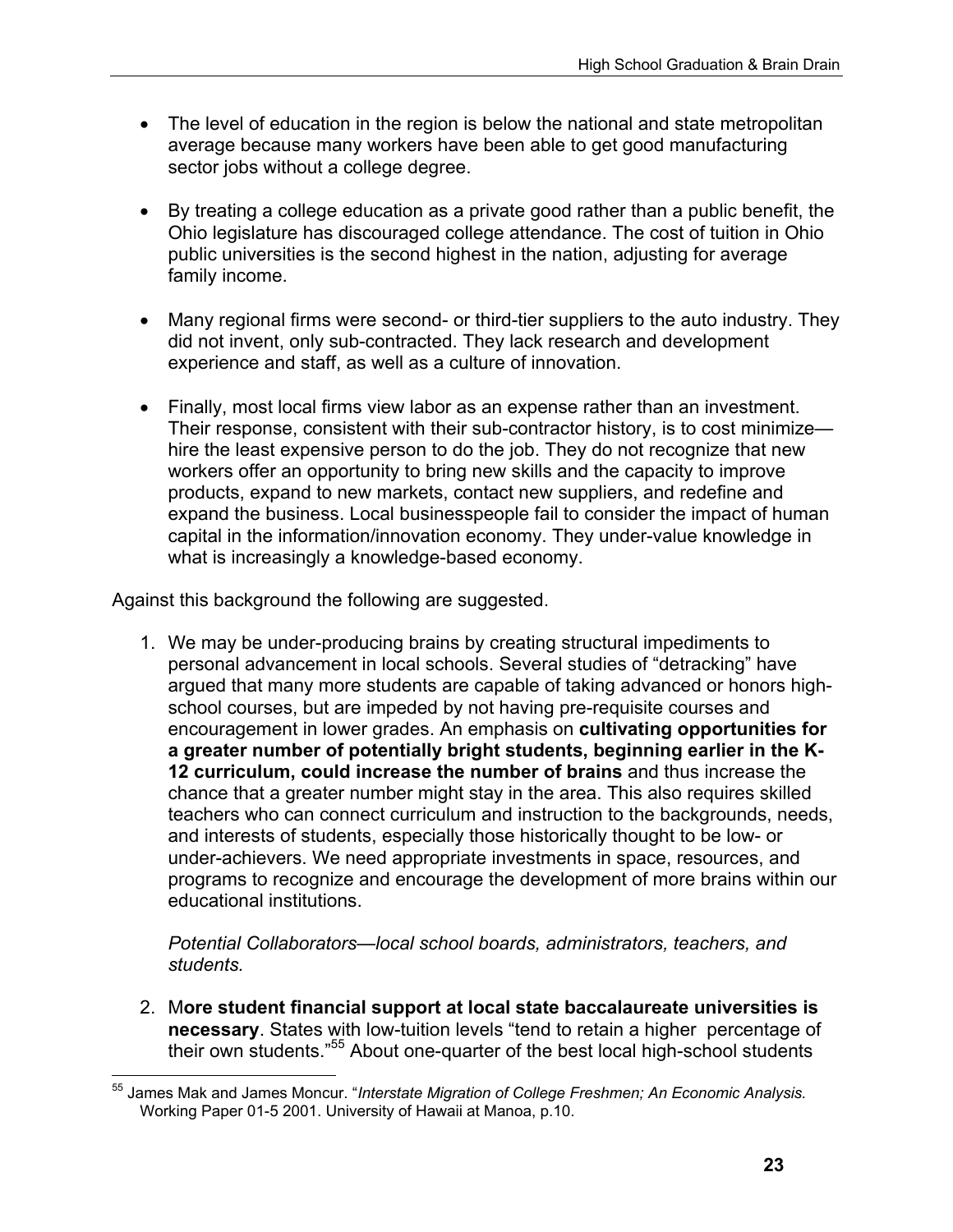leave Ohio after high school. About one-third to one-half of this group are very sensitive to tuition/degree costs. Those considering in-state colleges but out-ofregion (above 40 percent) are even more concerned with price. Luring these people back after graduation, while desirable, is improbable once they initially leave. Their cultural expectations have changed (or they would have transferred back) and they seek employment in the national and Midwest market, not in the region as local baccalaureate graduates initially tend to do. To retain the brightest local students from high school through college, strong tuition assistance could be an important factor.

*Potential Collaborators—local university officials, economic developers, and public officials as advocates* 

3. **Area universities can do more and attract and retain the best students**. The UT Presidential Scholarships of the 1990s are a good example of what is needed. The scholarships paid tuition, fees, a stipend, summer research expenses, and travel opportunities. Such a program could be expanded to include an initial year of graduate study, augmenting their TA/GA tuition and stipend support at local universities. New York's Regents Scholarships provide similar undergraduate/graduate scholarship assistance. UT's recent attempt to reach out to students in southeast Michigan is a fine initial example of trying to attract the best students from the region.<sup>56</sup>

*Potential Collaborators—local university officials, economic developers, and public officials as advocates. Mobilize state officials as a second avenue of funding.* 

4. **Reward talented in-state and/or in-region students actively seeking a baccalaureate degree, starting in their third year.** Absent sufficient resources, a second type of scholarship to encourage baccalaureate degree completion could focus on junior- and senior-year students with a B or better GPA—similar to a new section of the Michigan Merit Scholarships. Ohio has spent a fortune building up its community college system, but studies show that among students planning on a four-year degree, those who attend community college fail disproportionately to complete the four-year program. Whether that failure is due to finances, rigor, or culture of those institutions, the existence of additional scholarship assistance could motivate those individuals as well as reward students in four-year colleges who were progressing satisfactorily.

*Potential Collaborators—local university officials, economic developers, and public officials as advocates. Mobilize state officials as a second avenue of funding.* 

5. There is a need to **create strong, systematic, and recurring contacts between local firms and university students**. The UT Engineering College

 $\overline{a}$ <sup>56</sup> The Blade, 12/9/06.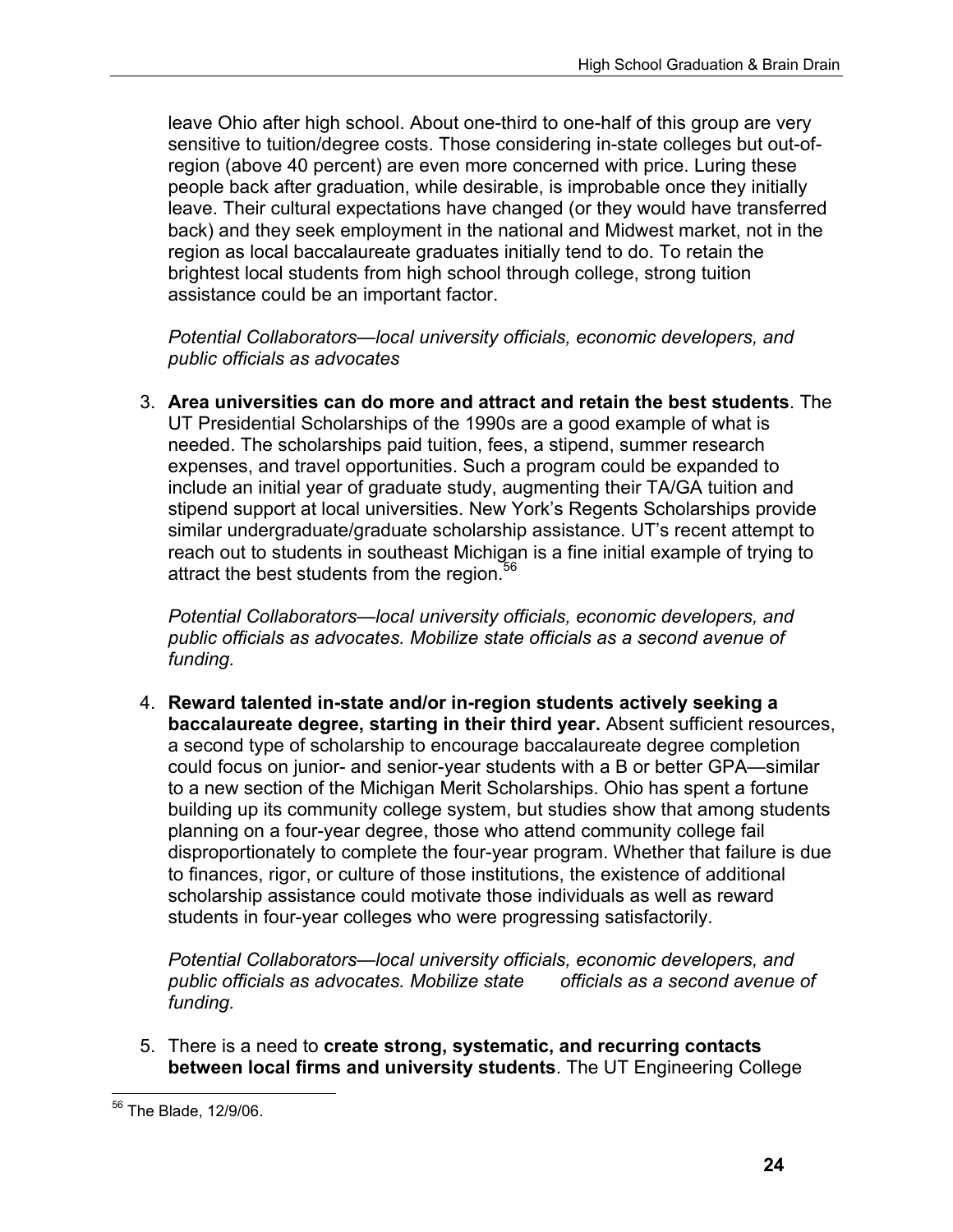effort to create co-op experiences has been a great first step toward addressing this problem. The new Savage Program for local firm/UT College of Business collaboration<sup>57</sup> is another important first step. Yet, most students have no ideas about which local firms and industries hire students as workers. The firms also have few ideas about what some students might offer in terms of intellectual capital.

There is a need to systematically expose students and firms to each other. Firms need to sponsor get-togethers with their newer employees, talented students, and senior executives. In a social-hour setting, people could talk about their jobs and ideas informally, and perhaps even post formal research ideas and outlines for input and exchange. Employees would get to know students and size them up as potential employees, measuring their "intellectual capital" and sharing ideas. This need not be limited to high-tech firms and if fact, the broader the group, the more interesting and potentially innovative the conversations. Firms can even have indirect input into research projects by mentioning their interests and helping fund student projects. The University of Akron-Kent State-Stark campus is looking at such a program with local alumni and alumni organizations as coordinators.

Equally as important, BGSU students have almost NO connection to Toledo. Many never travel here for any reason; others come only for shopping, dining, or a baseball game. Toledo needs to bring BGSU students here for culture, nightlife, and to meet local firms and institutions. The same could be said for Defiance, Northern Ohio, Tiffin, Bluffton, Heidelberg, Adrian, Michigan, Eastern Michigan, Concordia, Siena Heights, and Findlay colleges. Mayor Carty Finkbeiner's recent event for respondents to the best and brightest survey might serve as an example of such outreach.

*Potential Collaborators—local politicians, local firms, universities,* 

6. M**ore students need to come to UT and BG for engineering and naturalscience degrees,** especially from outside the region and/or nation. Providing additional assistance for undergrads might encourage students to pursue such degrees. Funding might come from university donations and endowments, or from specific programs enacted by the state legislature.

*Potential Collaborators—local university officials and public officials as advocates. Mobilization of state legislators.* 

7. Area colleges need to **actively recruit more students from other states**. We need to attract more of the adventurous students who move away from home, in order to find more entrepreneurial-oriented students. Out-of-state and foreign students also have a much greater immediate impact on the existing economy. Since their personal financial support comes from outside the region, their

 $\overline{a}$ <sup>57</sup> The Blade, 11/2/0/06.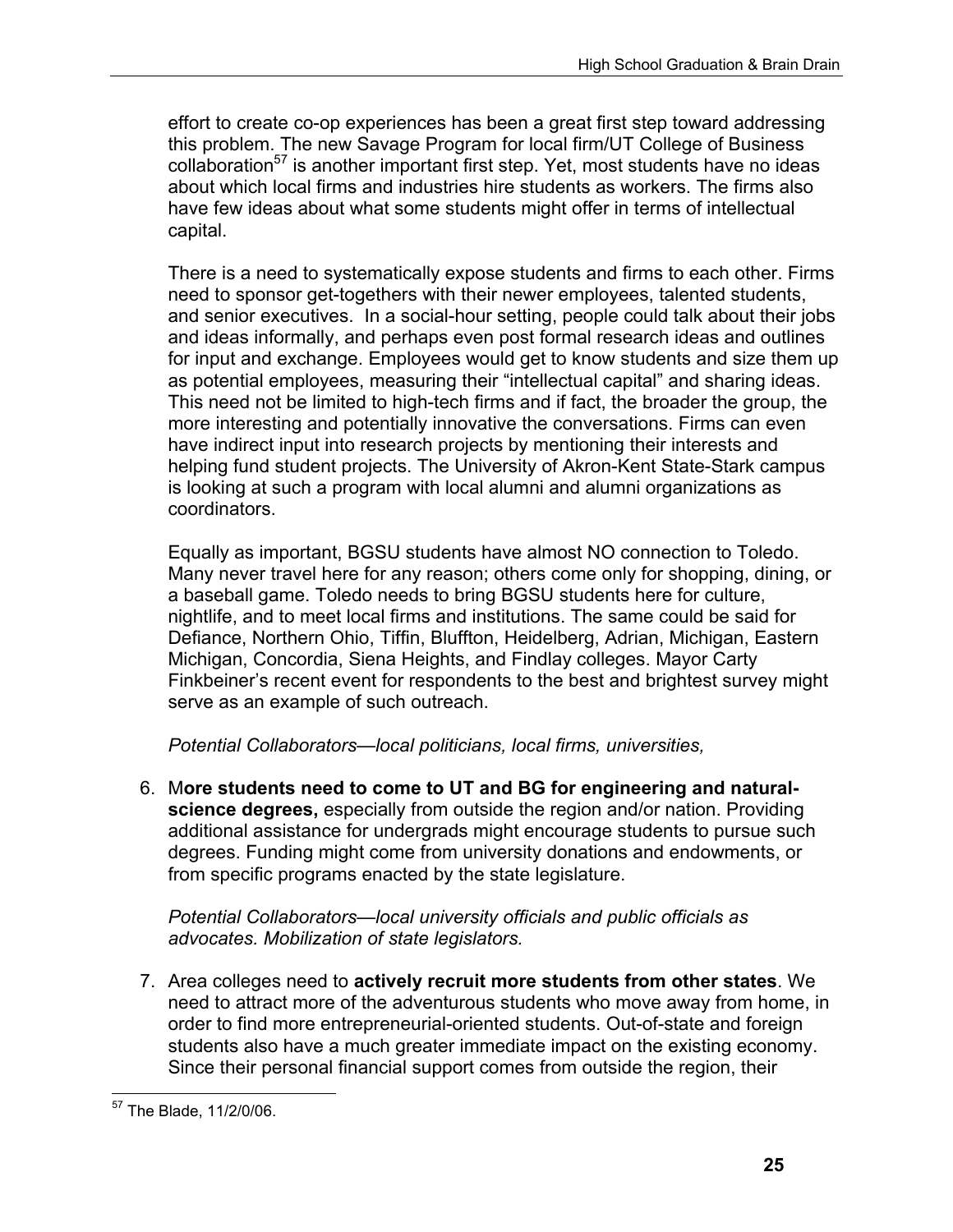expenditures have a greater "multiplier effect." Local student expenditures at area colleges are part of the circulation of existing resources, not additional capital brought into the region.

*Potential Collaborators—Local university officials, and public officials and economic developers as advocates.* 

8. Locally, we need to work to **repeal the limits on tuition assistance to foreign graduate students at UT's College of Engineering, imposed by the Ohio Board of Regents** about eight years ago. Foreign students have been a central element in transferring engineering innovations into local economies. Funding more bright technology students and introducing them into the local culture can enliven the regional economy.

*Potential Collaborators—local university officials and public officials and state legislators as advocates.* 

9. **UT and BG need to consider creation of a combined graduate college**. The two institutions have built complementary programs in many disciplines. It might make sense to create a combined graduate college, organizationally distinct from their respective undergraduate schools. The University of Dayton, Wright State, and Wright Patterson's Air Force graduate program have been working to create such a combined graduate institution. Such a merger can be a cost-effective means of increasing intellectual capacity, attracting more research-active faculty and higher quality students, creating the potential for additional research collaborations, and increased technical transfer to regional firms.

*Potential Collaborators—local university officials, public officials and state officials.* 

10. **Embed the best and brightest in the local economy**. The biggest opportunity to prevent post-baccalaureate-degree brain drain occurs during those three years after college graduation. If graduates (locally born or attracted from elsewhere) stay somewhere for three-plus years, they generally don't leave that locale as they become enmeshed in the social network—family ties, neighborhoods, kids' schools, churches, etc. A large number of local baccalaureate-degree graduates and many lesser-trained, less-credentialed, and less-smart individuals convince local employers they can do the same job for less money. Firms therefore hire cheap and our starting pay is very low for most post-baccalaureate positions. Our firms generally do not hire the best and brightest; they hire the potentially adequate, the least expensive, and those who are around and available. The Greater Toledo Area Chamber of Commerce, Toledo Regional Growth Project, and other economic developers need to create a forum to study the increased importance of intellectual capital, the low levels of local pay, and the importance of firm innovation to business success and regional development.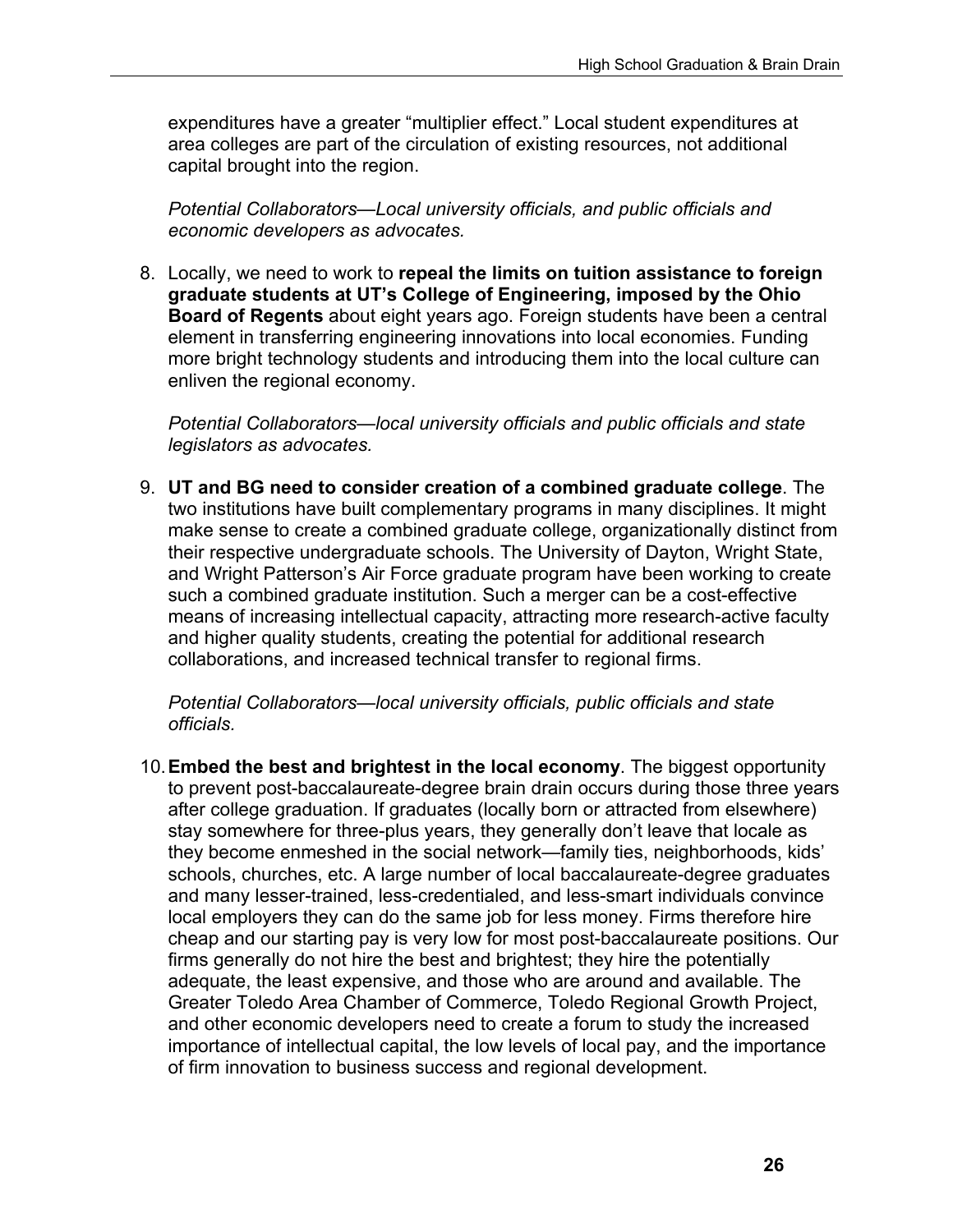*Potential Collaborators—local economic development agencies, firms, and universities.* 

11. **Promote the UT high tech corridor**. This project will attract more high-tech firms, create more sustained university/business collaborations, create job opportunities for post-baccalaureate graduates, and initiate a culture of intellectual innovation. There is a need to create a critical mass of firms and business people to promote a new culture and create inter-firm synergy, advancing their invention and innovation efforts. The recently announced Third Frontier support for UT's alternative energy program and incubator in the proposed corridor is an important first step in this effort.

*Potential Collaborators—local university, public officials, firm, and state legislators.* 

**12. Encourage local firms to advertise jobs in newspapers of cities where students from regional universities are known to congregate.** Many of these people may have local social networks and/or affinity for local institutions and culture and could be lured back to the area.

*Potential Collaborators—regional development agencies, chamber of commerce, local officials, local firms* 

### *State Level Opportunities*

1. **Roll back the out-of-state tuition fees.** The out-of-state tuition fees, mandated by the legislature, made sense when Ohio taxpayers were paying 65 percent of each student's tuition, but taxpayers now pay only about 30 percent. It doesn't cost more to educate people from elsewhere and a lower tuition will bring disproportionately better students with different cultural experiences.

*Potential Collaborators—local university officials, public officials, and state officials to change state-required tuition schedules.* 

2. We need **more and larger graduate programs in the region**, not fewer. The state's attempt to centralize gradate-degree programs in Cleveland, Columbus, and Cinncinati does not help our region's economy. Ohio politicians' retrograde attitude toward graduate education was summed up years ago when then Governor George Voinovich stated that since so many people who get Ohio graduate degrees leave, and so many current residents with those degrees received them outside the state, Ohio should save money by shutting down its programs and letting other state's taxpayers pay to train those Ohio firms then hire. Creating and supporting graduate-degree programs and advanced postbaccalaureate training are crucial to increasing the talent pool and the culture of innovation in the state and region, even though we will lose a greater percentage of these graduates than the baccalaureate graduates.